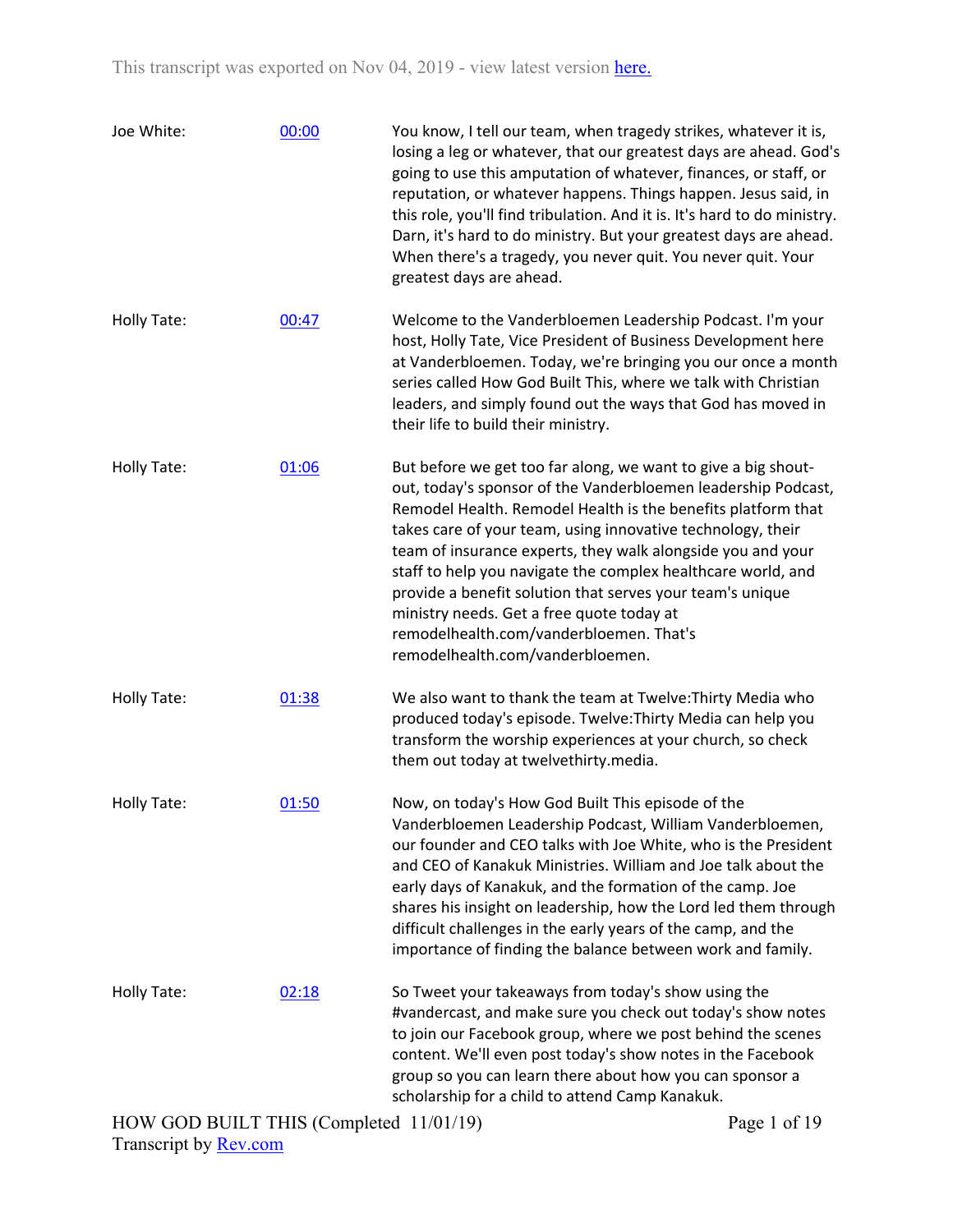| Holly Tate:                             | 02:37 | Without further ado, here's William's conversation with Joe<br>White.                                                                                                                                                                                                                                                                                                                                                                                                                                                                                                                                                                                                                                                                                                                                                                                            |              |
|-----------------------------------------|-------|------------------------------------------------------------------------------------------------------------------------------------------------------------------------------------------------------------------------------------------------------------------------------------------------------------------------------------------------------------------------------------------------------------------------------------------------------------------------------------------------------------------------------------------------------------------------------------------------------------------------------------------------------------------------------------------------------------------------------------------------------------------------------------------------------------------------------------------------------------------|--------------|
| William V.:                             | 02:46 | Well, thank you everybody for coming back and joining us again<br>for another episode of How God Built This. If you've been with<br>us, you were with us when we heard Beth Moore tell her story<br>of how God built Living Proof Ministries, and you're going to<br>hear great things, like how God built this new app called<br>YouVersion, that's the Bible that everyone on the planet,<br>including the Pope, uses. And today, we're talking to arguably<br>the best Christian camp in the country, Kanakuk, and Joe White,<br>who is just a legend, at least in my house he's a legend, and I<br>think our whole office wants to sit in on this call, Joe, thank you<br>so much for being a part of this and being willing to visit with us.                                                                                                               |              |
| Joe White:                              | 03:21 | I appreciate it, William, and it's humbling, and I'm grateful to be<br>a part of your ministry, and I'm thankful for every listener here,<br>and pray that just one little tidbit of something that we might<br>talk about would encourage somebody who is listening today.                                                                                                                                                                                                                                                                                                                                                                                                                                                                                                                                                                                      |              |
| William V.:                             | 03:42 | Well, thank you so much. And for those who don't know,<br>Kanakuk is a camp that is many locations now, but it really<br>started in 1926, and that wasn't Joe that started it, but your<br>family got involved after a number of years. Walk us through<br>how that all started.                                                                                                                                                                                                                                                                                                                                                                                                                                                                                                                                                                                 |              |
| Joe White:                              | 04:01 | Yes, sir. Our home flagship little spot here, we call it K1 now,<br>was founded actually by a Dallas man named C.L. Ford in 1926.<br>He found this very remote 30 acre patch of land on Lake<br>Taneycomo in Southwest Missouri, which is now Branson,<br>Missouri, which is a large tourist area. At that time, it was just a<br>place in the woods. But he would put his Dallas kids on a train,<br>and he would train them, and we're talking maybe 30 or 40 kids,<br>to Hollister, Missouri, which is where Missouri Pacific Railroad<br>ended, and it was just a little spot next to Branson. The kids<br>would get off the train, and walk to the river, which was Lake<br>Taneycomo, and they would ride a riverboat down to this<br>remote property. And the boys would spend eight weeks hiking,<br>and fishing, and swimming in the lake. Very remote. |              |
| Joe White:                              | 05:19 | Then in 1932, a visionary named Bill Lance, who was a pied<br>piper, indeed, took the camp, and he built it for the next 20<br>years. And in those 20 years of Uncle Bill, we called him Uncle<br>Bill, in the years of C.L. Ford, we grew so fast that we got up to<br>80 boys in 30 years. That's how fast we grew.                                                                                                                                                                                                                                                                                                                                                                                                                                                                                                                                            |              |
| William V.:                             | 05:51 | That's good work.                                                                                                                                                                                                                                                                                                                                                                                                                                                                                                                                                                                                                                                                                                                                                                                                                                                |              |
| HOW GOD BUILT THIS (Completed 11/01/19) |       |                                                                                                                                                                                                                                                                                                                                                                                                                                                                                                                                                                                                                                                                                                                                                                                                                                                                  | Page 2 of 19 |
| Transcript by <b>Rev.com</b>            |       |                                                                                                                                                                                                                                                                                                                                                                                                                                                                                                                                                                                                                                                                                                                                                                                                                                                                  |              |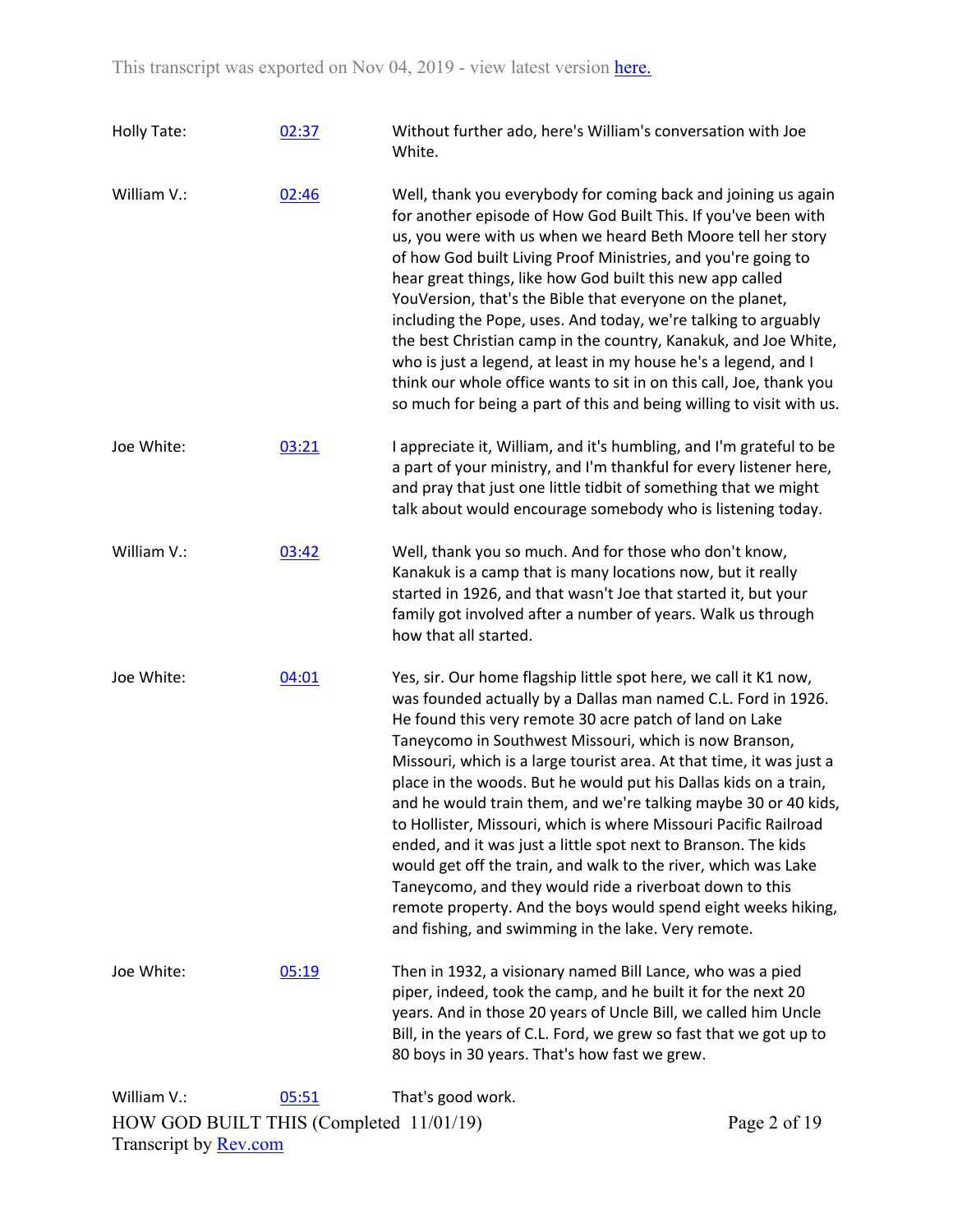| Joe White:  | 05:52 | You go to Kanakuk today, and they're like, "Wow! 30,000 kids<br>and staff, that's a lot of folks and kids." Different adventures,<br>[inaudible 00:06:02], and travel camps, and all this stuff. But we<br>grew up with very, very, very humble beginnings. It was in those<br>humble beginnings that I was able to grow up. Uncle Bill<br>selected my dad to succeed him, and daddy, we had nothing,<br>and daddy bought the camp over 30 years for I think \$60,000.                                                                                                                                                                                                                                                                                                                                                                                                                                                                                                                                         |
|-------------|-------|----------------------------------------------------------------------------------------------------------------------------------------------------------------------------------------------------------------------------------------------------------------------------------------------------------------------------------------------------------------------------------------------------------------------------------------------------------------------------------------------------------------------------------------------------------------------------------------------------------------------------------------------------------------------------------------------------------------------------------------------------------------------------------------------------------------------------------------------------------------------------------------------------------------------------------------------------------------------------------------------------------------|
| William V.: | 06:31 | Wow.                                                                                                                                                                                                                                                                                                                                                                                                                                                                                                                                                                                                                                                                                                                                                                                                                                                                                                                                                                                                           |
| Joe White:  | 06:31 | It was over 30 years because we had nothing, and Uncle Bill had<br>nothing, and nobody cared in those days. So daddy built the<br>camp from '56 until the mod-70s, and he thought he was going<br>to retire, but anyway, Debbie-Jo and I began to buy the camp<br>over a long period from mom and dad, because [inaudible<br>00:06:58]. So we began to kind of vision of the camps running.<br>That was, what, 40 years ago, I guess.                                                                                                                                                                                                                                                                                                                                                                                                                                                                                                                                                                          |
| William V.: | 07:11 | Wow.                                                                                                                                                                                                                                                                                                                                                                                                                                                                                                                                                                                                                                                                                                                                                                                                                                                                                                                                                                                                           |
| Joe White:  | 07:11 | And by the grace of God, daddy stayed on board to build,<br>because the Lord willing, reach every kid in the world, and we<br>were just so passionate about kids. I just hate seeing lost kids.<br>Lost kids break my heart, they literally  every lost kid I see<br>breaks my heart. I want to take them in, begin to disciple them,<br>and train them, and raise them. I just want to adopt the all,<br>literally. So the Lord blessed our hunger for lost kids, so today,<br>we have 2400 summer staff, and the precious people from 330-<br>something colleges around the country, then we have 25,000-<br>or-so kids. Several thousands are inner city kids, hundreds are<br>kids whose fathers have been hurt or lost in service for our<br>country, local folks, and we've got really very wealthy people,<br>and very, very, very poor people, and nobody cares. When you<br>got [inaudible 00:08:19], nobody who cares who's got money or<br>not, there's just a bunch of kids getting to know Jesus. |
| William V.: | 08:27 | Let me back up just a second. So in '26, the camp starts, in '76,<br>you and Debbie-Jo start to purchase the camp over a long<br>period of time. About how many kids, I mean, just rough guess,<br>were there in 1976 that were coming?                                                                                                                                                                                                                                                                                                                                                                                                                                                                                                                                                                                                                                                                                                                                                                        |
| Joe White:  | 08:43 | We had one camp, and we were probably working with, I'm<br>going to guess we were probably working with 800 or 900 kids<br>at that time, I think.                                                                                                                                                                                                                                                                                                                                                                                                                                                                                                                                                                                                                                                                                                                                                                                                                                                              |
| William V.: | 08:56 | So the first 50 years, you go from zero to 800 or 900?                                                                                                                                                                                                                                                                                                                                                                                                                                                                                                                                                                                                                                                                                                                                                                                                                                                                                                                                                         |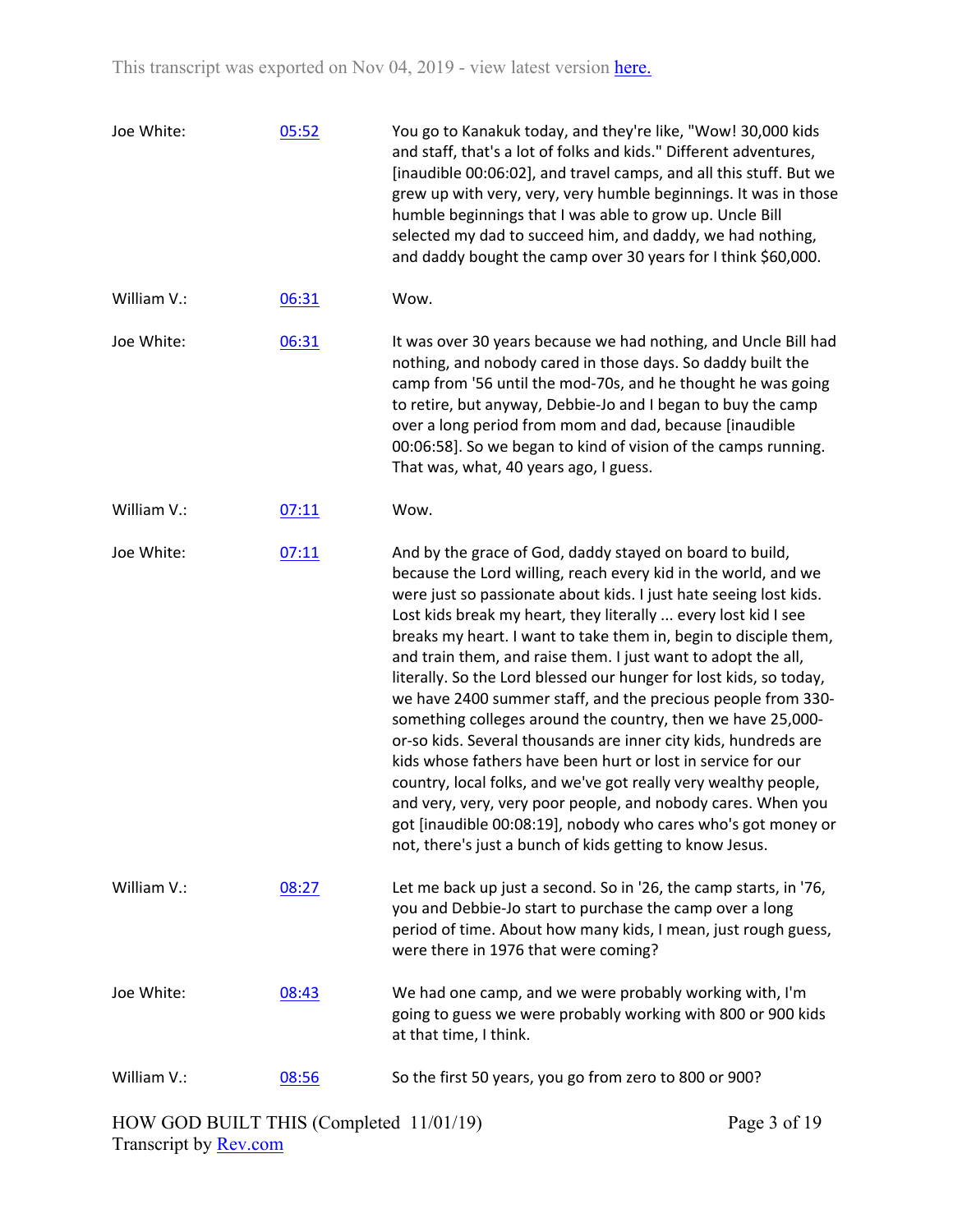| Joe White:  | 09:02 | Yes.                                                                                                                                                                                                                                                                                                                                                                                                                                                                                                                                                                                                                                            |
|-------------|-------|-------------------------------------------------------------------------------------------------------------------------------------------------------------------------------------------------------------------------------------------------------------------------------------------------------------------------------------------------------------------------------------------------------------------------------------------------------------------------------------------------------------------------------------------------------------------------------------------------------------------------------------------------|
| William V.: | 09:03 | And the last 40, it's gone a little fast. I think that, see, to me, as<br>a guy who started a small business, when it was just me, when I<br>just hoped somebody would hire me to help them find their<br>pastor, and it was me and my dog, it took a long time to get<br>momentum, and I was really discouraged by that. But it seems<br>like the more I talk to people where God has built something<br>really great, you ask them, "How did you get to be the overnight<br>success?" And they say, "Well, it was the first 30 years." Like, it<br>moves slower than we want.                                                                 |
| Joe White:  | 09:35 | You've got to appreciate beans and cornbread if you're going to<br>appreciate steak. Those of us who grew up with beans and<br>cornbread, and still to this day it's my favorite meal, it is, pinto<br>beans and corn bread is my favorite meal [crosstalk 00:09:51]-                                                                                                                                                                                                                                                                                                                                                                           |
| William V.: | 09:51 | That's our New Year's Day every year. Black eyed peas.                                                                                                                                                                                                                                                                                                                                                                                                                                                                                                                                                                                          |
| Joe White:  | 09:55 | But we're thankful that we had beans and cornbread. But you<br>know, Jesus has  I guess, the statement of Jesus' heart for<br>vision-builders, and I'm thinking the Book of Luke Chapter 9, I<br>may be wrong, but He laid down a principle for vision-builders,<br>and He said, "If you want to do bigger things, then do well in the<br>small things." And He said it in various ways throughout His<br>ministry. But guys come to me all the time, and you know, "I<br>want to get big, and I want to speak to 1000 people, and I want<br>to have this giant camp, and this giant  " And I'm like, "Great.<br>Who are you discipling today?" |
| William V.: | 10:42 | Wow.                                                                                                                                                                                                                                                                                                                                                                                                                                                                                                                                                                                                                                            |
| Joe White:  | 10:44 | "Who'd you share Christ with today?"                                                                                                                                                                                                                                                                                                                                                                                                                                                                                                                                                                                                            |
| William V.: | 10:46 | Wow.                                                                                                                                                                                                                                                                                                                                                                                                                                                                                                                                                                                                                                            |
| Joe White:  | 10:47 | And usually it's nobody. "What poor, helpless person on the<br>side of the road did you feed today?" Their eyes grow vacant<br>99% of the time, and you know that they're not going<br>anywhere. But you find the woman or the man who does the<br>little things really well, I mean, they get on an elevator, and<br>they're sharing Christ with that person, or at least they're<br>sharing the love of Christ with that person, that person, God's<br>going to bless with more talents, and they're going to<br>accomplish much.                                                                                                             |
| William V.: | 11:26 | Don't despise the small things, right?                                                                                                                                                                                                                                                                                                                                                                                                                                                                                                                                                                                                          |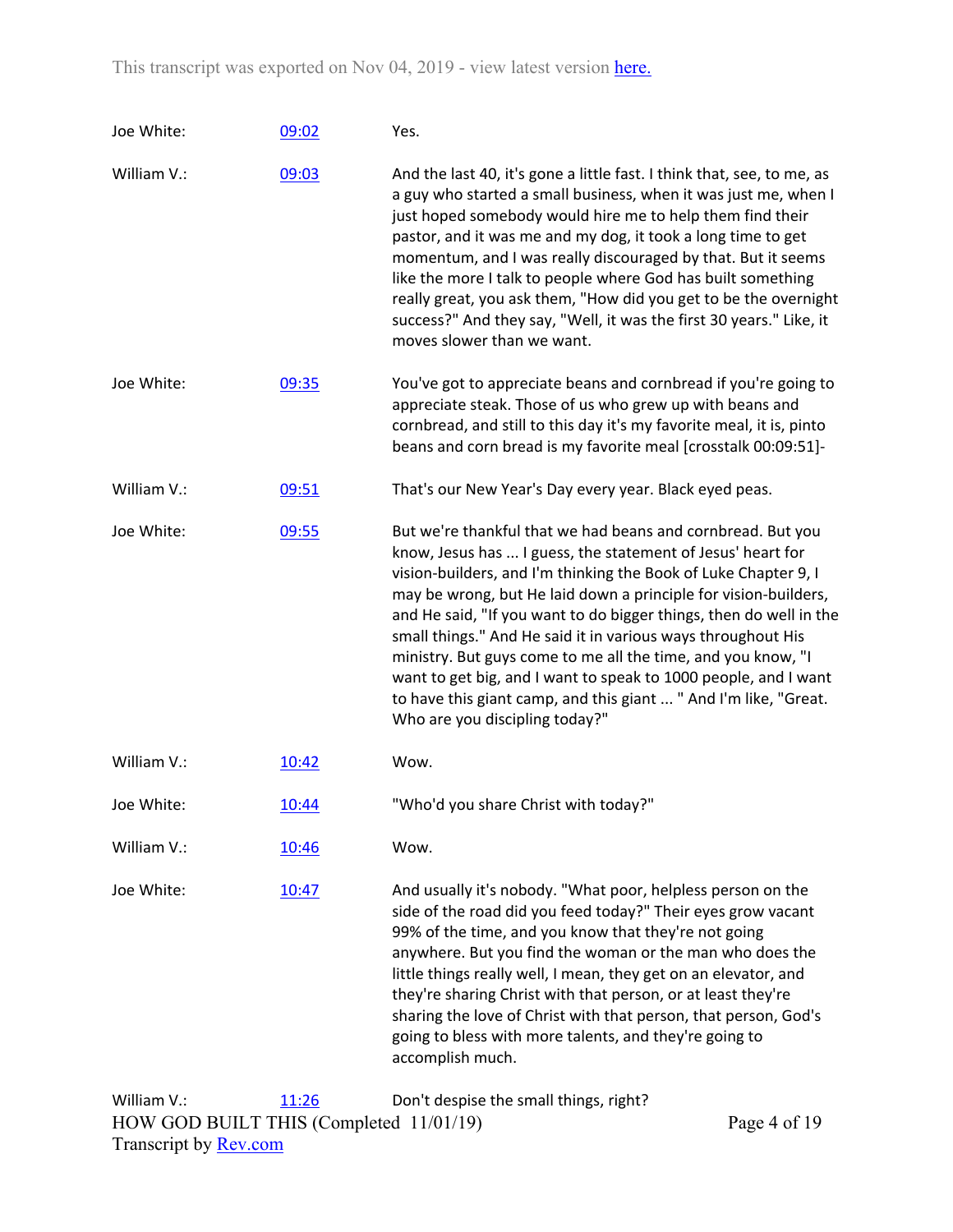| Joe White:                              | 11:30 | Absolutely. Absolutely. One starving person has got to be vitally<br>important to a person who wants to create a vision, whether<br>starving for the gospel or starving for food. It's got to matter<br>greatly.                                                                                                                                                                                                                                                                                                                                                                                                                                        |
|-----------------------------------------|-------|---------------------------------------------------------------------------------------------------------------------------------------------------------------------------------------------------------------------------------------------------------------------------------------------------------------------------------------------------------------------------------------------------------------------------------------------------------------------------------------------------------------------------------------------------------------------------------------------------------------------------------------------------------|
| William V.:                             | 11:45 | That's so good. I'm sure you know, our friend Amy Stanley says,<br>"Do for one what you wish you could do for everyone."                                                                                                                                                                                                                                                                                                                                                                                                                                                                                                                                |
| Joe White:                              | 11:57 | Yeah, that's a good play [inaudible 00:11:57].                                                                                                                                                                                                                                                                                                                                                                                                                                                                                                                                                                                                          |
| William V.:                             | 11:57 | Yeah. So you take the thing in 1976, you and Debbie-Jo, about<br>where were y'all in your life stage? How old were y'all? And<br>were there kids? What was going on in '76?                                                                                                                                                                                                                                                                                                                                                                                                                                                                             |
| Joe White:                              | 12:09 | Well, what was going on was a bunch of crazy young fools that<br>knew nothing about  My daddy made the greatest comment<br>towards me when I was 23, because I felt like the camps needed<br>to become a lot more evangelical in nature, and the culture was<br>beginning to change from the old traditional church on Sunday,<br>which those people were fabulous people, fabulous people of<br>the faith in the days of my dad, but they just didn't talk about<br>their faith very much, most folks didn't. And that was great in<br>that day, but as the challenges of growing up had increased, so<br>has the need for deeper roots in your faith. |
| Joe White:                              | 13:02 | So we were changing staff, we were changing where we were<br>going, we were changing the mindset of the folks, and daddy,<br>my daddy was the greatest guy. He was a World War II Navy<br>man, and he taught hand-to-hand combat. He was just the<br>greatest guy. He was very tough on the outside, and very soft<br>on the inside. But he looked at me one day with those steely<br>green eyes, and he said, "Boy," he said, "you got a lot more<br>confidence than you have skill." And it was so well-said. I didn't<br>resent it, and I don't now.                                                                                                 |
| Joe White:                              | 13:40 | But anyway, when God has a vision in you, it doesn't matter<br>who's there, God's going to accomplish His vision. And Debbie-<br>Jo and I just happened to be there. We were young, and dumb,<br>in our early 20s, and it was a 40 year hurricane that followed.                                                                                                                                                                                                                                                                                                                                                                                        |
| William V.:                             | 14:01 | Did you guys have kids at the time?                                                                                                                                                                                                                                                                                                                                                                                                                                                                                                                                                                                                                     |
| Joe White:                              | 14:04 | Well, we didn't when we started, but then one, two, three, four<br>kids came along. And my wife was thinking two children, and<br>she looked at me when number four became a reality, and she<br>said, "It's your fault!" Yeah, and she was right. I mean, we were<br>going so hard, 12, 16 hours a day, and then some days longer,                                                                                                                                                                                                                                                                                                                     |
| HOW GOD BUILT THIS (Completed 11/01/19) |       | Page 5 of 19                                                                                                                                                                                                                                                                                                                                                                                                                                                                                                                                                                                                                                            |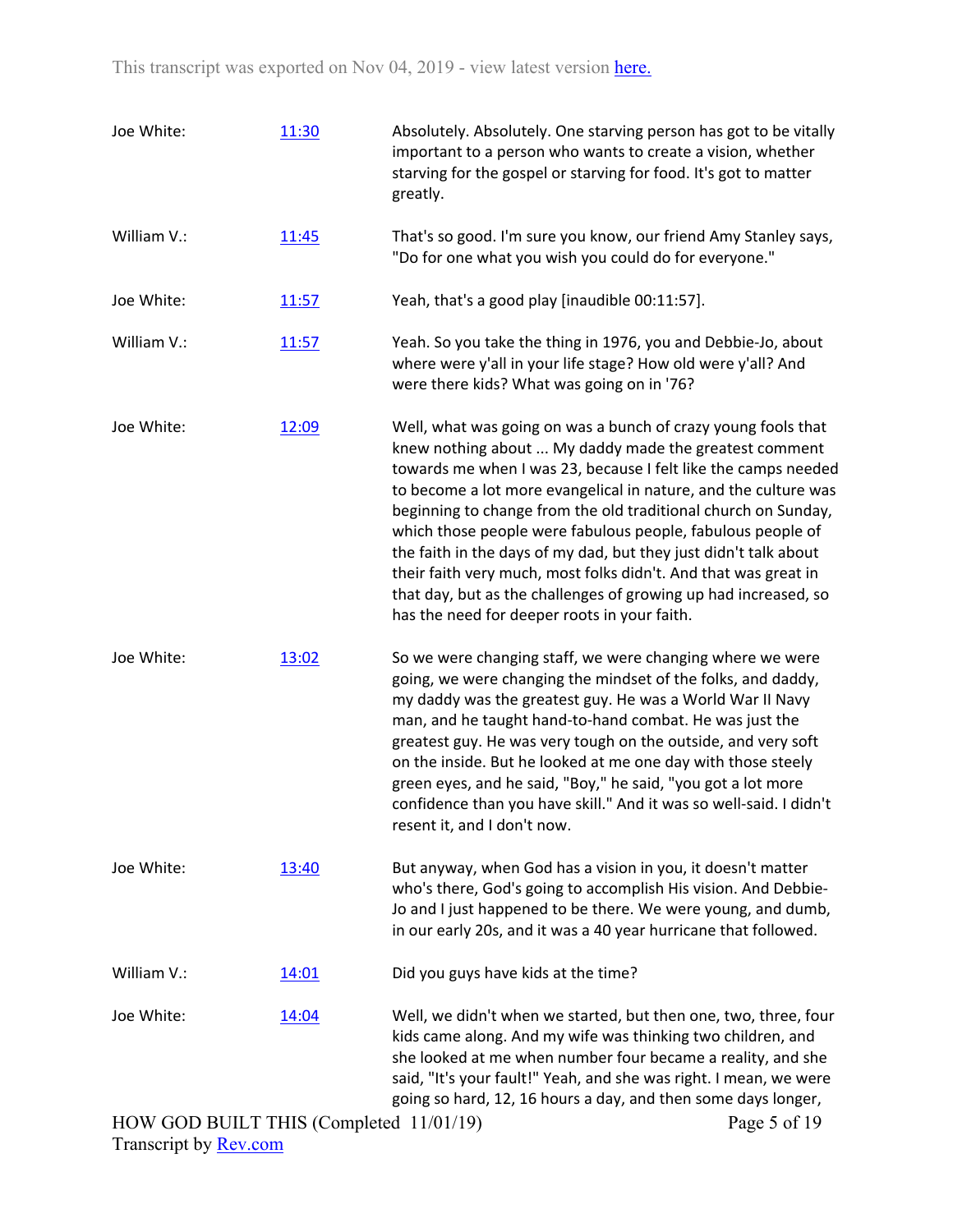|             |       | but we were going so hard, and not because we wanted to, but<br>we were drowning. We were always in debt, we were always<br>drowning. But there were so many kids that wanted to go to our<br>camps, and we had this vision for inner city camps, which we<br>were building at the same time, which was just a whole nother<br>wonderful story.                                                                                                                                 |
|-------------|-------|---------------------------------------------------------------------------------------------------------------------------------------------------------------------------------------------------------------------------------------------------------------------------------------------------------------------------------------------------------------------------------------------------------------------------------------------------------------------------------|
| Joe White:  | 15:04 | But we were drowning, we were failing all the time, and we<br>were the marketing team, and we were the IT team, although<br>we didn't have any IT, it was all on paper in those days. My<br>mom would help with accounting, she was great with staying on<br>board and helping with accounting. Daddy was out building. It<br>was just kind of a home, mom-and-pop shop. But we were<br>killing ourselves.                                                                      |
| Joe White:  | 15:33 | For about a third of the year, our kids got leftovers, and that<br>was not good.                                                                                                                                                                                                                                                                                                                                                                                                |
| William V.: | 15:42 | Wow.                                                                                                                                                                                                                                                                                                                                                                                                                                                                            |
| Joe White:  | 15:43 | Honestly, that was not good. It was hard for us, it was hard for<br>the kids. But two thirds of the year, we learned how to make<br>time valuable with the kids. I look back, and there's regrets that<br>we didn't have more time, but I'm thankful that we set some<br>real clear specific spiritual goals, and clear quality time goals.<br>That's the only way a person in ministry can survive, if they<br>develop goals for their children. [crosstalk 00:16:19]          |
| William V.: | 16:21 | I think that's particularly true among people who are trying to<br>build a new ministry, or a new church, or a new camp. Because<br>from the outside looking it, it looks like, "Oh, Kanakuk Camp,<br>that must have been so fun to build." But man, people ask me<br>all the time, "Would you like to go back to the early days of your<br>company?" And I said, "About as much as I'd like to go back to<br>being a middle-schooler. I mean, not really. It's a lot of work." |
| William V.: | 16:50 | Adrienne and I got out of balance. How much do I spend on the<br>road? And I know camp people have to go out on the road, not<br>during the summer. What did you learn in terms of those clear<br>parameters for time management that maybe a young person<br>who's trying to start something now could learn?                                                                                                                                                                  |
| Joe White:  | 17:08 | Well, you know, a man or woman who is going to invest in<br>anything has got to have clear cut goals, and they've got to be<br>written, and they've got to be specific, and they've got to be<br>timely. Dr. Hendricks is one of my mentors, Howard Hendricks,<br>Dallas Theological Seminary. He said, "A family that fails to plan,                                                                                                                                           |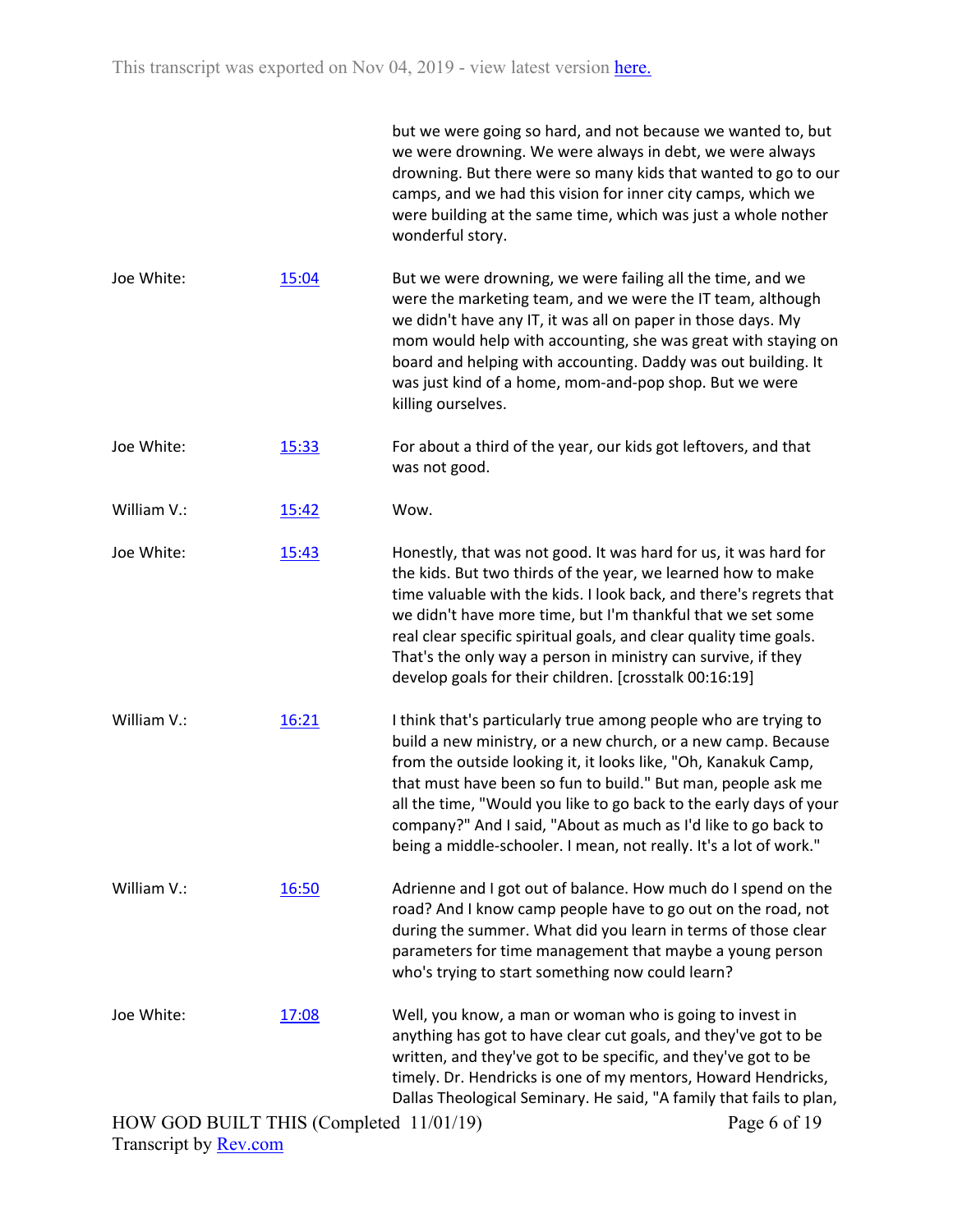|             |       | plans to fail." And I had a goal that every single night, and if<br>young men and young women are listening, you can write down<br>the word every, wherever you are, it's just five letters, it's easy<br>to write down, and then you can tether anything to that word<br>you want to, but I will tell you, that word will shape your future,<br>especially if you want to be a family man or a family woman.                                                                                                                                                                                                                                                                                                                                                                                                                                                             |
|-------------|-------|---------------------------------------------------------------------------------------------------------------------------------------------------------------------------------------------------------------------------------------------------------------------------------------------------------------------------------------------------------------------------------------------------------------------------------------------------------------------------------------------------------------------------------------------------------------------------------------------------------------------------------------------------------------------------------------------------------------------------------------------------------------------------------------------------------------------------------------------------------------------------|
| Joe White:  | 18:00 | But I wrote down a goal, and thank God that I did, because life<br>was so crazy in those days. Still is, actually. But I said, by the<br>grace of God, every single night, and there were virtually no<br>exceptions, that I would lay by the kids, tuck them in bed, spend<br>whatever time they needed, and we'd memorize scripture<br>together. You know, I'm not an academic guy, and my kids<br>weren't, but memorizing scripture with your kids in a relational<br>way, because those late night times were completely their time,<br>and it was completely listening to their hearts.                                                                                                                                                                                                                                                                              |
| Joe White:  | 18:49 | I never corrected them, I never criticized them in the late night<br>times. It was all, "How you doing? Tell me how your day was,<br>buddy. How can I pray for you? I just want you to know how<br>much I love you, and how proud I am to be your dad." I mean, it<br>was all relational time, because the relationship in parenting is<br>everything.                                                                                                                                                                                                                                                                                                                                                                                                                                                                                                                    |
| Joe White:  | 19:13 | But then, before we'd say goodnight, I would memorize the<br>next Bible verse with them. And over the years, they'd<br>memorize chapters of books in the Bible. Not to boast about,<br>but that would be the guard over their hearts, and it gave us a<br>base for a great friendship. My two boys are my best friends, to<br>this day. Then the next morning, if I was home, and about 236<br>nights a year I was home, so I had 236 opportunities to lay by<br>the kids, and I took all of them. Then the next morning, I wasn't<br>traveling, I wasn't camping, I'd cook breakfast for the kids, and I<br>would take a devotional out of the Proverbs, and we would end<br>up going through the Proverbs several times, just a few verses<br>at a time. We would have devotionals at the breakfast table.<br>And no matter what would happen throughout the  Go ahead. |
| William V.: | 20:20 | No, I was just going to say, I'm doing the math in my head, that<br>means there were probably 130 nights a year, or somewhere<br>around that, 129, that you aren't able to be near family. What<br>did you and your wife learn over the years to do to stay close<br>during those times you were apart? Because that hits everybody<br>who's building a ministry.                                                                                                                                                                                                                                                                                                                                                                                                                                                                                                         |
| Joe White:  | 20:40 | Well, it was horrible. I hated it.                                                                                                                                                                                                                                                                                                                                                                                                                                                                                                                                                                                                                                                                                                                                                                                                                                        |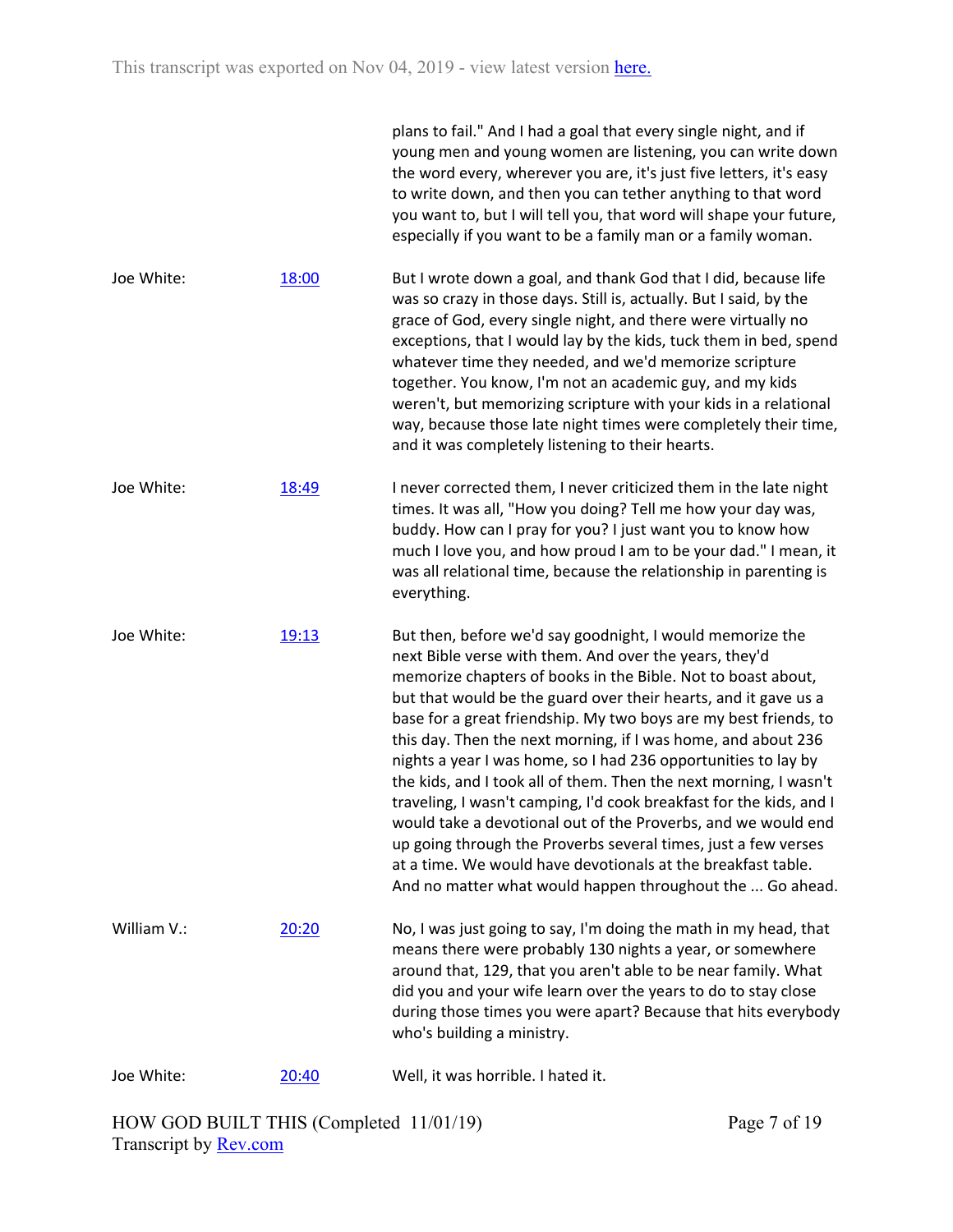| William V.: | 20:42 | Well, you didn't just FaceTime.                                                                                                                                                                                                                                                                                                                                                                                                                                                                                                                                                                                        |
|-------------|-------|------------------------------------------------------------------------------------------------------------------------------------------------------------------------------------------------------------------------------------------------------------------------------------------------------------------------------------------------------------------------------------------------------------------------------------------------------------------------------------------------------------------------------------------------------------------------------------------------------------------------|
| Joe White:  | 20:46 | Honestly. Yeah, we didn't have FaceTime. It was horrible. One<br>night, I came home, and I had been on the road for three weeks<br>or so, recruiting staff, and my little girl, she was probably, I don't<br>know, four, she walked in the bedroom the next morning, and<br>she looked at me in horror, and she was like, "Who's in bed with<br>Mommy?"                                                                                                                                                                                                                                                                |
| William V.: | 21:09 | Oh wow.                                                                                                                                                                                                                                                                                                                                                                                                                                                                                                                                                                                                                |
| Joe White:  | 21:11 | I think back about it, and it was horrible. When I'd leave home,<br>I'd look in the rear-view mirror in my car, and I'd just weep, and<br>I wouldn't be able to see them for a week, or two, or three. But<br>we were drowning, drowning in a dream, and drowning in debt.<br>There was no looking back.                                                                                                                                                                                                                                                                                                               |
| William V.: | 21:40 | Was there a time in there during the drowning times where you<br>wondered if it would make it?                                                                                                                                                                                                                                                                                                                                                                                                                                                                                                                         |
| Joe White:  | 21:47 | Oh boy, we had been praying to get out of debt. You know, the<br>camping ministry, in the summer, you're rich, in the winter,<br>you're at the bank for larger amounts of money than the bank<br>even wants to look at you to talk about. So in the middle of the<br>winter, we're like farmers. You know, you buy the seed in the<br>winter and you harvest in the summertime. But oh my gosh,<br>yeah, we started off in debt. The first thing we did was borrow<br>money. And I don't necessarily recommend that, it's just a way<br>of life for us, so we were paying back for the next 40 years. It<br>was crazy. |
| William V.: | 22:32 | I imagine that along that time, there's got to be more than a<br>couple stories of the Lord providing a ram in the thicket at the<br>last minute.                                                                                                                                                                                                                                                                                                                                                                                                                                                                      |
| Joe White:  | 22:42 | Let me tell you.                                                                                                                                                                                                                                                                                                                                                                                                                                                                                                                                                                                                       |
| William V.: | 22:43 | Can you tell us one of those stories? Is there one that comes to<br>mind?                                                                                                                                                                                                                                                                                                                                                                                                                                                                                                                                              |
| Joe White:  | 22:45 | Well, the first camp we built was the most challenging, because<br>we didn't have any people resources. We didn't have any<br>money to pay anybody. Our first year-round staff was one<br>person. It was us, and one person. We were hanging paper with<br>one arm on the walls. Then we built this camp, and we had to<br>have 900-something kids go up, and we had to double our                                                                                                                                                                                                                                     |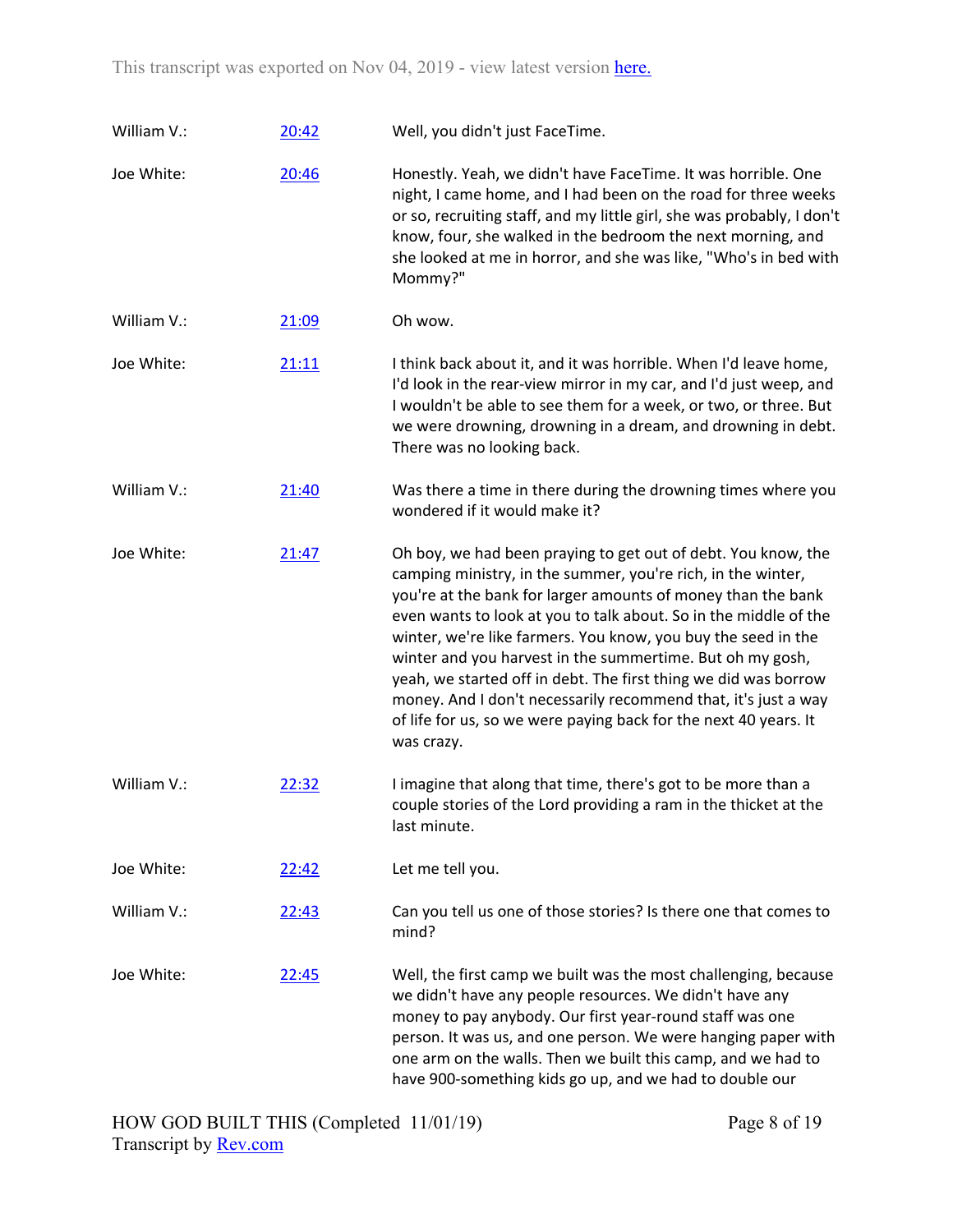|             |       | population in one year to survive, then we had to double our<br>staff in one year to survive.                                                                                                                                                                                                                                                   |
|-------------|-------|-------------------------------------------------------------------------------------------------------------------------------------------------------------------------------------------------------------------------------------------------------------------------------------------------------------------------------------------------|
| Joe White:  | 23:25 | As the buses rolled in the gate, I was out in the football field<br>picking rocks with an axe, with a rock axe, and then I was<br>painting the trash barrels.                                                                                                                                                                                   |
| William V.: | 23:36 | Oh wow.                                                                                                                                                                                                                                                                                                                                         |
| Joe White:  | 23:37 | I saw the buses roll in the gate, and we had three leadership<br>guys that summer, we were the dock daddies, the waterfront<br>directors, the sports camp directors, we were program<br>directors, we were special program directors, we were party<br>managers. The three of us had to do the whole thing.                                     |
| William V.: | 23:59 | Yeah, other duties as necessary.                                                                                                                                                                                                                                                                                                                |
| Joe White:  | 24:01 | The planning, scheduling all night, it was insane. Yeah, so we<br>were just fighting a war. By the grace of kid, like the camp, we<br>started an inner city ministry. We had our first group of city kids<br>come in, then we had a retreat ministry the day that ended. And<br>honestly, we were seeing blood in our eyes. It was just crazy.  |
| William V.: | 24:31 | But did you get the 900 campers that year?                                                                                                                                                                                                                                                                                                      |
| Joe White:  | 24:34 | You know, we did. I mean, we traveled a good share of the<br>winter, and talking to anybody who had ears to listen. In those<br>days, there wasn't a social media advantage, it was all face-to-<br>face. My poor wife, the day we got married, we left on a 45-day<br>recruiting trip, two on Saturday, two on Sunday, seven nights a<br>week. |
| William V.: | 25:03 | Wow.                                                                                                                                                                                                                                                                                                                                            |
| Joe White:  | 25:03 | Literally, the next day after we said, "I do," we start off<br>recruiting.                                                                                                                                                                                                                                                                      |
| William V.: | 25:07 | What kept y'all going in the middle of that? I mean, that's crazy.                                                                                                                                                                                                                                                                              |
| Joe White:  | 25:12 | Well, she was just a woman of her word. I'm sure she wanted to<br>kill me. [inaudible 00:25:18] one time if she ever wanted to<br>divorce me, and she said, "Divorce, no. Murder, yes." There was<br>nothing but love for each other, and she's called to the mission<br>as I am.                                                               |
| William V.: | 25:36 | Wow. And a lot of cornbread and beans.                                                                                                                                                                                                                                                                                                          |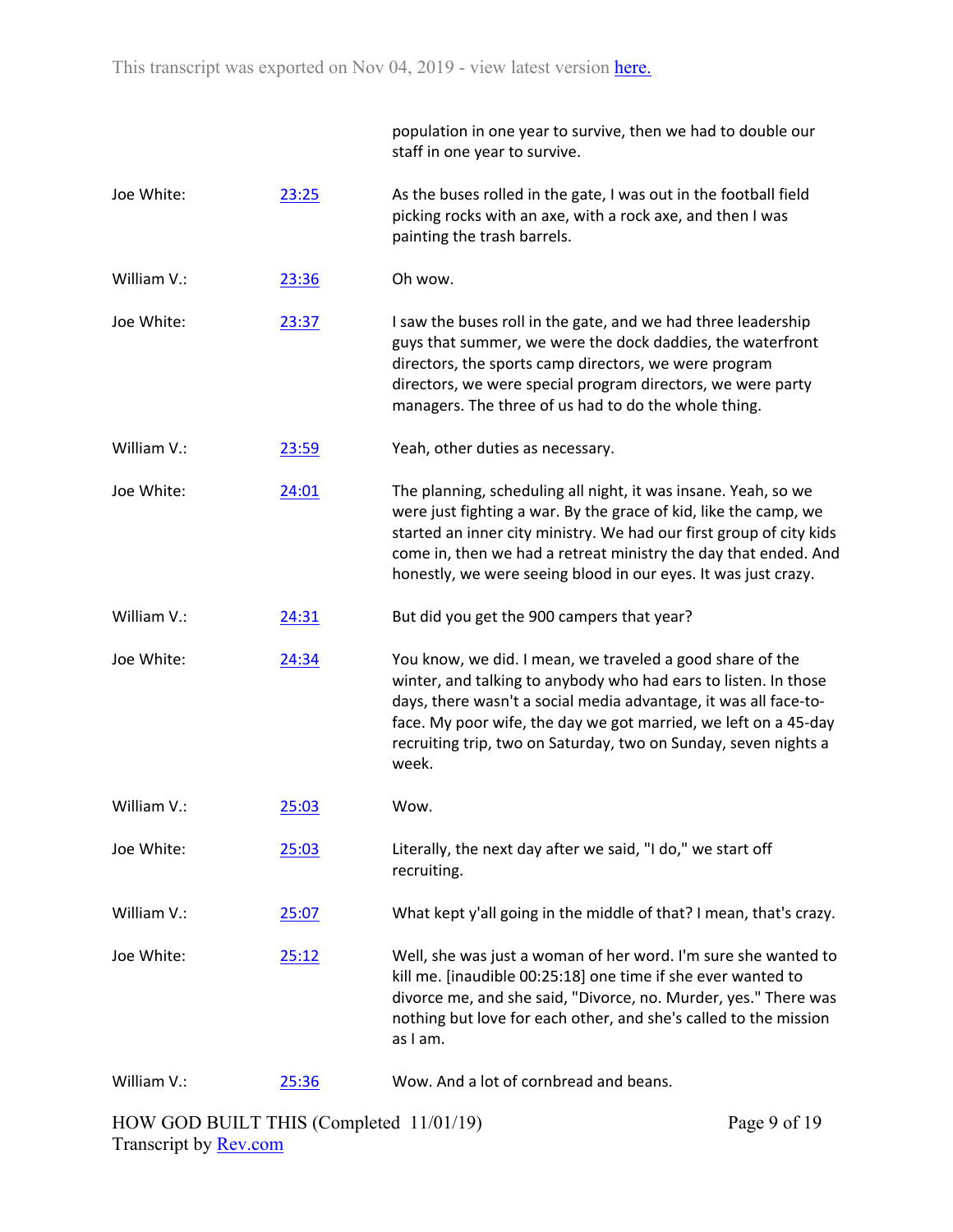| Joe White:  | 25:40 | We enjoy our cornbread.                                                                                                                                                                                                                                                                                                                                                                                                                                                                                                                                                                                                 |
|-------------|-------|-------------------------------------------------------------------------------------------------------------------------------------------------------------------------------------------------------------------------------------------------------------------------------------------------------------------------------------------------------------------------------------------------------------------------------------------------------------------------------------------------------------------------------------------------------------------------------------------------------------------------|
| William V.: | 25:42 | So you set out to reach every kid on the plant, which I love that<br>kind of goal. Only a Texan can come up with that big a goal.<br>That's awesome. So you start purchasing the camp in 1976,<br>looks to me, just looking at your timeline, like you started to get<br>some traction. When did things start to pick up? And what were<br>some of the unforeseen challenges you saw as momentum<br>started to build?                                                                                                                                                                                                   |
| Joe White:  | 26:08 | Well, consistently hiring quality staff, I mean, when it takes<br>2400 young men and women to run a ministry that cares<br>deeply, deeply, deeply about every child and every staff<br>member that comes. Obviously there's flaws along the way, that<br>many people, there's going to be flaws along the way, which is<br>horrible when there's a flaw. It's horrible. But just doing all the<br>background checks, and all the face to face interviews, and all<br>the  you know, we knew more about our staff than their<br>mother knows about them. But just digging deeply. I guess<br>we've had 75,000 staff now- |
| William V.: | 27:01 | Oh my goodness.                                                                                                                                                                                                                                                                                                                                                                                                                                                                                                                                                                                                         |
| Joe White:  | 27:01 | over the years, and 99.9% of them you would select for your<br>best friends, by the grace of God. But you know, one-tenth of<br>1%, or 1%, measure it, but they'll almost sink the ship.                                                                                                                                                                                                                                                                                                                                                                                                                                |
| William V.: | 27:24 | Well, a little leaven will leaven the whole lump when you're<br>talking about kids' ministries.                                                                                                                                                                                                                                                                                                                                                                                                                                                                                                                         |
| Joe White:  | 27:29 | Yes, sir. Yes, sir. [crosstalk 00:27:31] over the years.                                                                                                                                                                                                                                                                                                                                                                                                                                                                                                                                                                |
| William V.: | 27:33 | So I mean, every camp owner director I know who's been at it<br>any amount of time has had  I mean, because you can't keep<br>sinners from being sinners, and you can't keep  it doesn't<br>matter how many background checks you do, there's going to<br>be, until Jesus returns, there's going to be a mess-up every now<br>and then. Have y'all had to deal with that? And how have you<br>dealt with it? More importantly, what can people learn from<br>what you've learned?                                                                                                                                       |
| Joe White:  | 27:59 | Well, you cannot do enough about people's safety. We just had<br>a meeting with our safety team, our safety team is about 20 full-<br>time men and women that are devoted to safety, in addition to<br>the other jobs they do. Some of them, all they do is safety. They<br>were talking about the grace of God that camps, and this camp's                                                                                                                                                                                                                                                                             |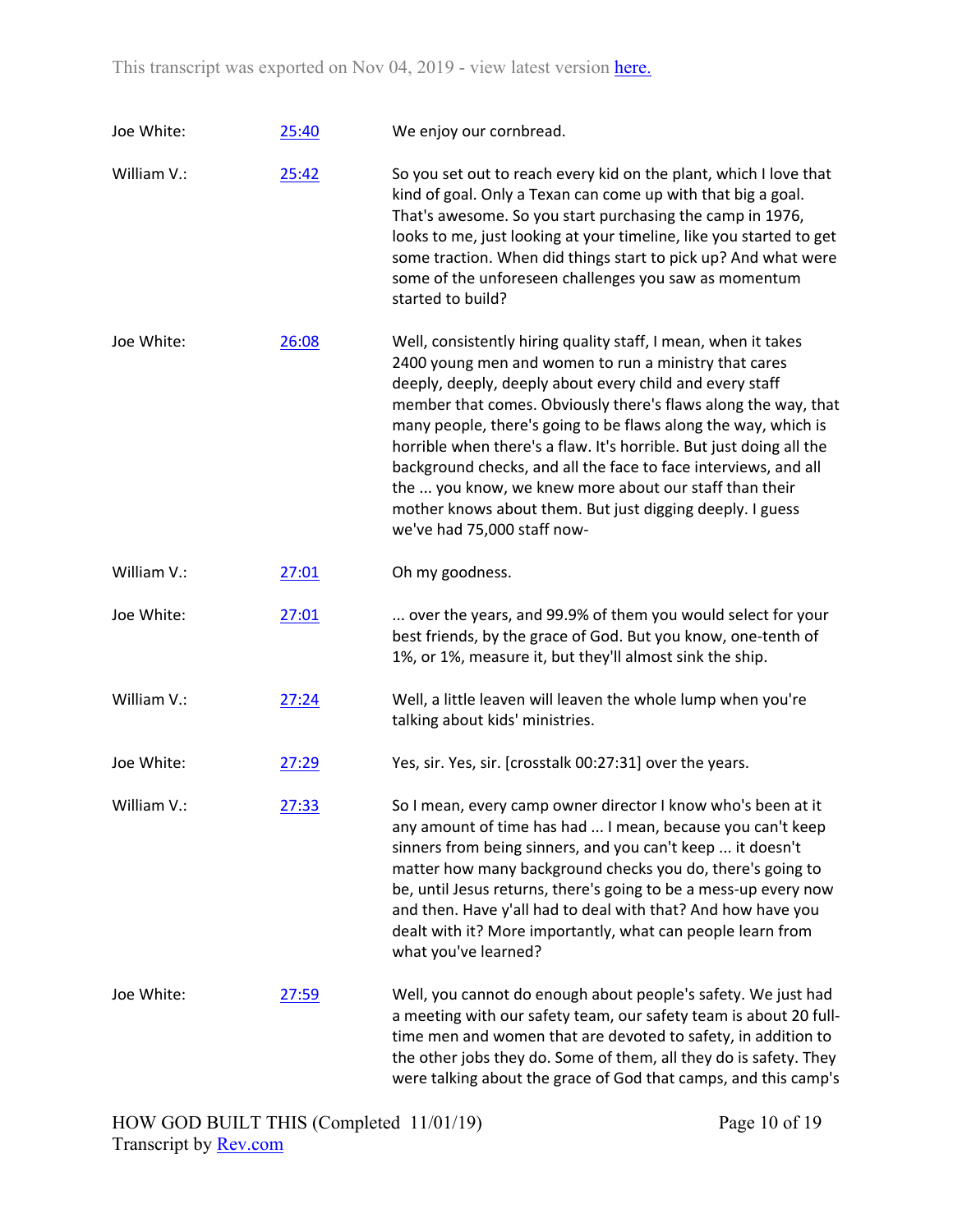in the top 2% of safety of all institutions in America, and that's from the insurance company's perspective.

| William V.:                             | 28:41 | Wow.                                                                                                                                                                                                                                                                                                                                                                                                                                                                                                                                                                                                                                                                                                                                                                                                                                                                                                                                                                                                                                |
|-----------------------------------------|-------|-------------------------------------------------------------------------------------------------------------------------------------------------------------------------------------------------------------------------------------------------------------------------------------------------------------------------------------------------------------------------------------------------------------------------------------------------------------------------------------------------------------------------------------------------------------------------------------------------------------------------------------------------------------------------------------------------------------------------------------------------------------------------------------------------------------------------------------------------------------------------------------------------------------------------------------------------------------------------------------------------------------------------------------|
| Joe White:                              | 28:43 | There's no pride in that, but if a ministry will devote a chunk of<br>their resources to nothing but safety, and if a ministry will do<br>whatever it takes, whatever it takes to make sure that staff<br>members are safe, and the kids you work with are safe, and the<br>church members are safe, and the pastor's team is safe, and<br>whoever you're working with is safe, there's still occasionally<br>going to be a leak in the barrel, and you've got to make the hard<br>call.                                                                                                                                                                                                                                                                                                                                                                                                                                                                                                                                            |
| Joe White:                              | 29:28 | But like by the grace of God, our safety team goes out and trains<br>camps all over America, and churches all over America in how to<br>make camps safe for kids. It's just learning over the decades, a<br>tip here, a tip there. Then every day in the staff meetings, every<br>day, our staff has to go through exhaustive safety training, and<br>then every day, literally every day, we have a piece of safety<br>training all summer long. You just can't do enough for safety,<br>you can't.                                                                                                                                                                                                                                                                                                                                                                                                                                                                                                                                |
| William V.:                             | 30:10 | Let me  I may be poking a little bit too deep here, but I know<br>when my son went there, we heard about Kanakuk through<br>word of mouth, and I would imagine like churches or anything<br>else, no matter how much marketing you do or social media, it's<br>still word of mouth is the number one way people end up at<br>your camp. So what do you do when a bad piece of press comes<br>out? You know, you have the nightmare PR issue? Because we<br>have churches left and right, I think it might be worse now that<br>there's instant connectivity and social media and such, where<br>the scandals, or the things that break that are just a nightmare<br>from a PR standpoint, they're more magnified than ever. I'm<br>constantly trying to learn from people who have had to be<br>down that road. Like, surely you've had to face a PR nightmare.<br>What have you learned that you would tell other leaders about,<br>when you find out something's gone wrong, you need to do x, y,<br>and z? Does that make sense? |
| Joe White:                              | 31:04 | Well, like a surgeon, you have to cut out the cancer, whatever it<br>is, and you have to cut it out completely. Then, there's so many<br>principles in scripture about how to use trials, and how to<br>bounce back from trials, and my favorite is 2 Corinthians 1:4,<br>where scripture says that God will give you bravery in your<br>affliction so that you can go give bravery to others who are<br>afflicted by the same affliction you've been afflicted. So our                                                                                                                                                                                                                                                                                                                                                                                                                                                                                                                                                             |
| HOW GOD BUILT THIS (Completed 11/01/19) |       | Page 11 of 19                                                                                                                                                                                                                                                                                                                                                                                                                                                                                                                                                                                                                                                                                                                                                                                                                                                                                                                                                                                                                       |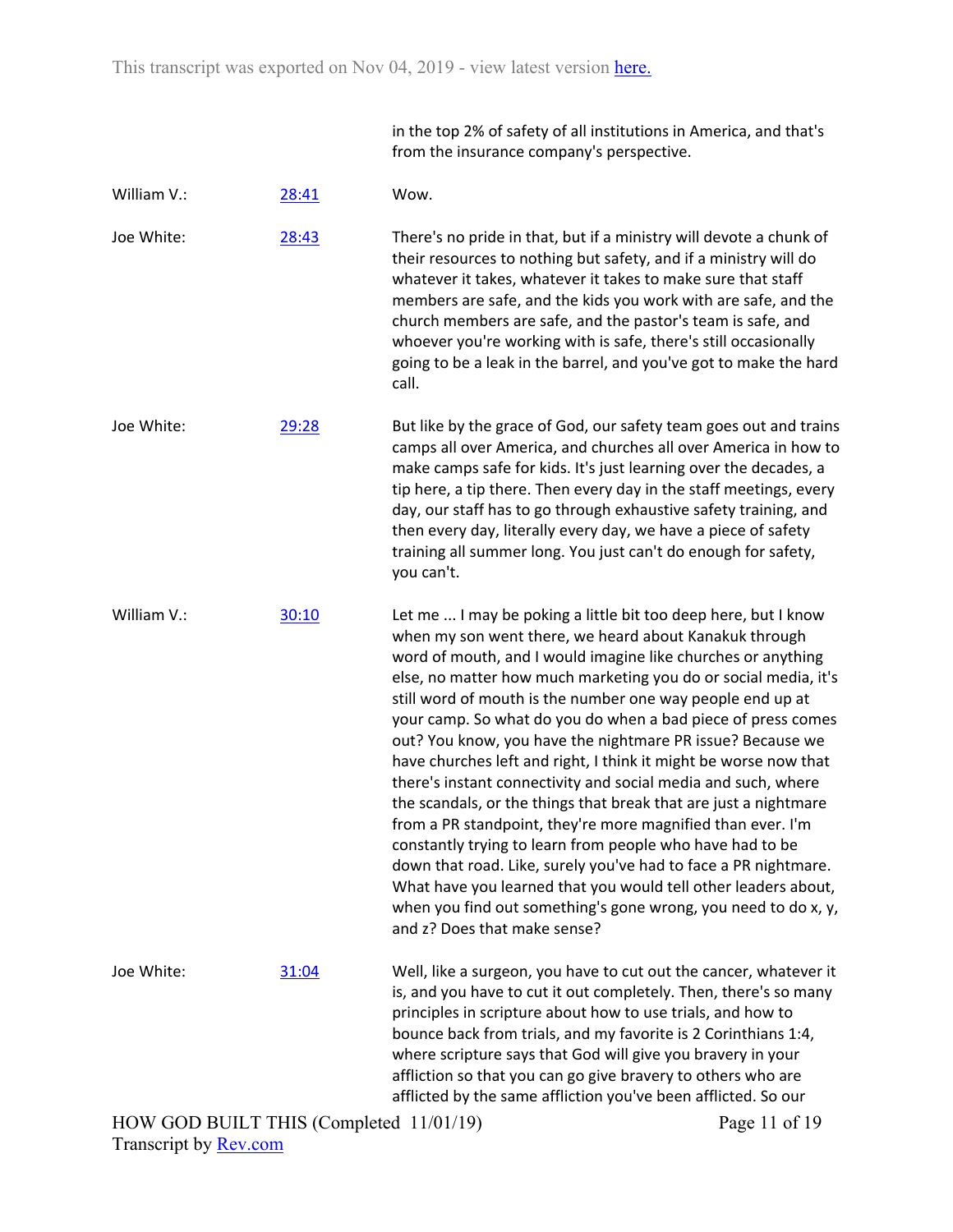|             |       | flaws have become our passion. And obviously, we have 75,000<br>staff over the years, there have been flaws, but our flaws have<br>become our passion. Creating a zone for camper safety across<br>America has been our passion. It's just God's grace.                                                                                                                                                                                                                                                                                                                                                                                                                                                                                                                                                                 |
|-------------|-------|-------------------------------------------------------------------------------------------------------------------------------------------------------------------------------------------------------------------------------------------------------------------------------------------------------------------------------------------------------------------------------------------------------------------------------------------------------------------------------------------------------------------------------------------------------------------------------------------------------------------------------------------------------------------------------------------------------------------------------------------------------------------------------------------------------------------------|
| Joe White:  | 32:13 | The other thing besides making your flaws your passions for the<br>good of others, is if a ministry of any kind that has a challenge of<br>any kind, like I just got my leg amputated, and I consider it a<br>great stepping stone into the future.                                                                                                                                                                                                                                                                                                                                                                                                                                                                                                                                                                     |
| William V.: | 32:39 | Wow.                                                                                                                                                                                                                                                                                                                                                                                                                                                                                                                                                                                                                                                                                                                                                                                                                    |
| Joe White:  | 32:39 | You know, as hard as it is to be a one-legged man, it's incredible<br>to know that God is going to use this loss of a leg to step into<br>whatever future has for us. David said in Psalms 118:5, I believe,<br>he said, "In my distress, I cried out to the Lord, and He<br>answered me, and He set me in a very large place." William, I<br>don't know what David's large place was, but for us, losing a leg,<br>the Lord's place is to be able to be more intimately, and more<br>warmly connected to people in crisis.                                                                                                                                                                                                                                                                                             |
| William V.: | 33:29 | Wow.                                                                                                                                                                                                                                                                                                                                                                                                                                                                                                                                                                                                                                                                                                                                                                                                                    |
| Joe White:  | 33:30 | I mean, it's been a great avenue, great new avenue. So there's<br>no affliction, as Bethany Hamilton says, "I wouldn't take my arm<br>back if I could, because God turns our trials into adventures."                                                                                                                                                                                                                                                                                                                                                                                                                                                                                                                                                                                                                   |
| William V.: | 33:45 | What happened to your leg?                                                                                                                                                                                                                                                                                                                                                                                                                                                                                                                                                                                                                                                                                                                                                                                              |
| Joe White:  | 33:49 | Oh, it was a circulation issue, and then an infection, that<br>eventually ended up in an amputation.                                                                                                                                                                                                                                                                                                                                                                                                                                                                                                                                                                                                                                                                                                                    |
| William V.: | 33:50 | So totally-                                                                                                                                                                                                                                                                                                                                                                                                                                                                                                                                                                                                                                                                                                                                                                                                             |
| Joe White:  | 33:55 | But I haven't been  I mean, there's been pain, but I've not<br>been sad once. I mean, I've cried from the pain, a lot. There's<br>been months of pain. But I've not been sad or despaired, or,<br>"Why God," or any of that stuff. I just  And it goes back into<br>your question, what happens when tragedy strikes in ministry?<br>My advice is to stick to your mission. You know, I tell our team,<br>when tragedy strikes, whatever it is, losing a leg or whatever,<br>that our greatest days are ahead. God's going to use this<br>amputation of whatever, finances, or staff, or reputation, or<br>whatever happens. Things happen. Jesus said, in this role, you'll<br>find tribulation. And it is. It's hard to ministry. Darn, it's hard to<br>do ministry. But your greatest days are ahead. When there's a |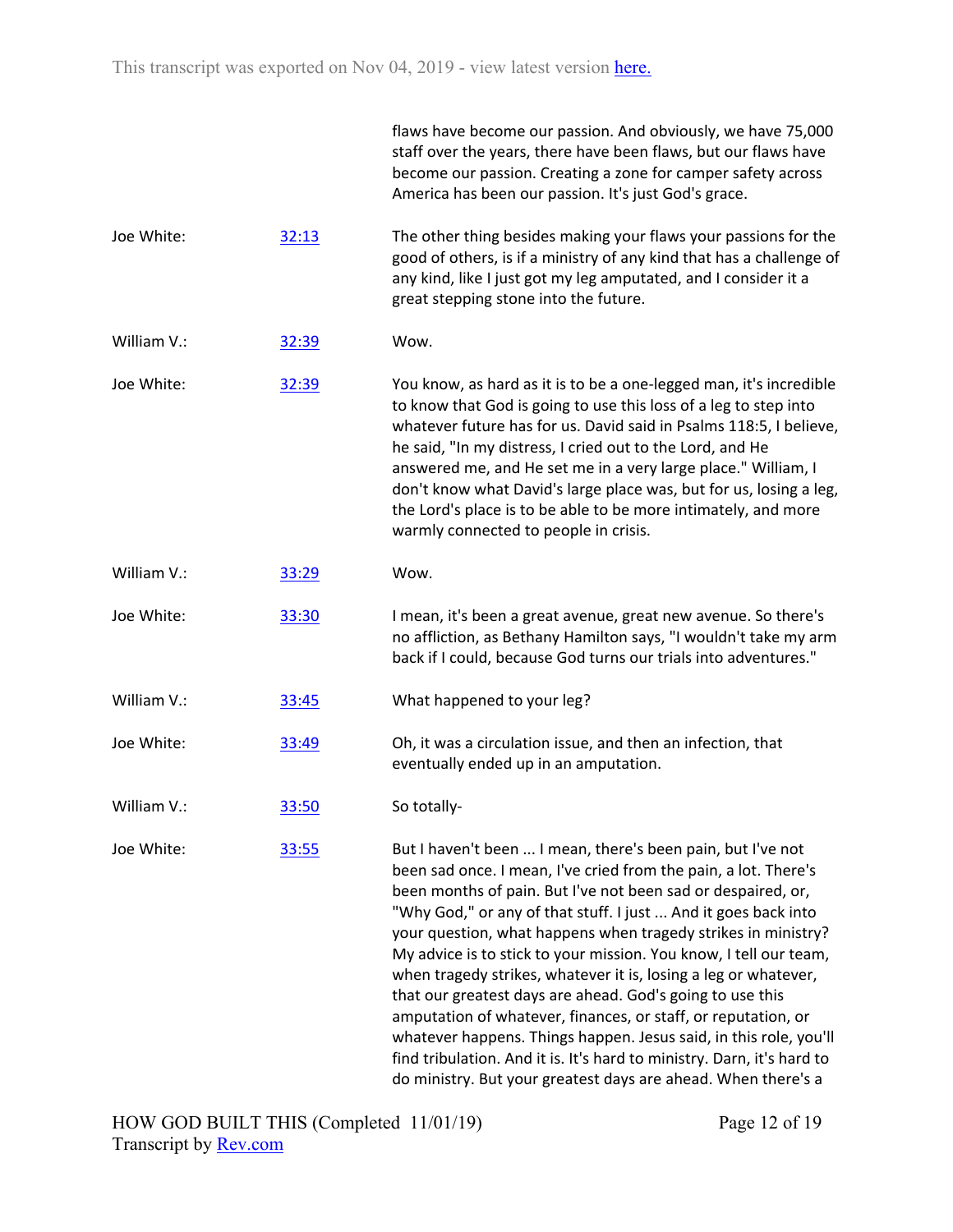|             |       | tragedy, never quit. You never quit; your greatest days are<br>ahead, whatever happens to you.                                                                                                                                                                                                                                                                                                                                                                                                                                                                                                                                                                   |
|-------------|-------|------------------------------------------------------------------------------------------------------------------------------------------------------------------------------------------------------------------------------------------------------------------------------------------------------------------------------------------------------------------------------------------------------------------------------------------------------------------------------------------------------------------------------------------------------------------------------------------------------------------------------------------------------------------|
| William V.: | 35:04 | So good. That is so good. And I'll be praying that God uses that<br>amputation to put you in an even bigger place than you can see<br>right now. So the ministry grew. I mean, was there a time in the<br>ministry of the camp where things really took off? Was it in the<br>70s or the 80s? Or was it just steady momentum all the way<br>through?                                                                                                                                                                                                                                                                                                             |
| Joe White:  | 35:31 | Yeah, you know, as soon as I finished college, I started a Young<br>Life Club in College Station, Texas, which is where I lived and<br>coached football for [inaudible 00:35:42] for a short period of<br>time.                                                                                                                                                                                                                                                                                                                                                                                                                                                  |
| William V.: | 35:44 | Somebody told me, our COO told me that Jesus is coming to<br>Israel first, and then to College Station.                                                                                                                                                                                                                                                                                                                                                                                                                                                                                                                                                          |
| Joe White:  | 35:53 | There are those who believe that. He's probably not. But we<br>started Young Life Club, and there was one girl, I'll never forget<br>her, I don't even know her name, she was lost as she could be in<br>the hallways of that small high school where we started this<br>young life club, and she broke my heart every day when I'd be<br>doing work in kids, and bringing the club, and going to football<br>games. I'd see this girl, and she was so lost, and she was not<br>living well. That broken heart has prevailed through this day. My<br>heart is still broken in two for a lost kid.                                                                |
| Joe White:  | 36:45 | So it doesn't matter, if your heart's broken for a lost child, or a<br>hurt child, it doesn't matter if there's 30,000 or one.                                                                                                                                                                                                                                                                                                                                                                                                                                                                                                                                   |
| William V.: | 36:57 | Wow.                                                                                                                                                                                                                                                                                                                                                                                                                                                                                                                                                                                                                                                             |
| Joe White:  | 36:57 | It doesn't matter.                                                                                                                                                                                                                                                                                                                                                                                                                                                                                                                                                                                                                                               |
| William V.: | 36:59 | Wow.                                                                                                                                                                                                                                                                                                                                                                                                                                                                                                                                                                                                                                                             |
| Joe White:  | 36:59 | You're still doing everything you can for that child, or those<br>children, and all you can is all you can do. You're filling your cup.<br>I love Psalm 16, you know, "Your lines have fallen on me in<br>pleasant places; indeed, Lord, you support my lot." So if my lot<br>is one kid, and there have been times that our clubs, ministries<br>that we do might have a handful of kids, and that's it, and man,<br>we do everything we can to make those handful of kids feel like<br>the most important kids in the world. Again, it took us 30-<br>something years to get past 80 kids in our ministry, so the size is<br>for hats, it just doesn't matter. |

Page 13 of 19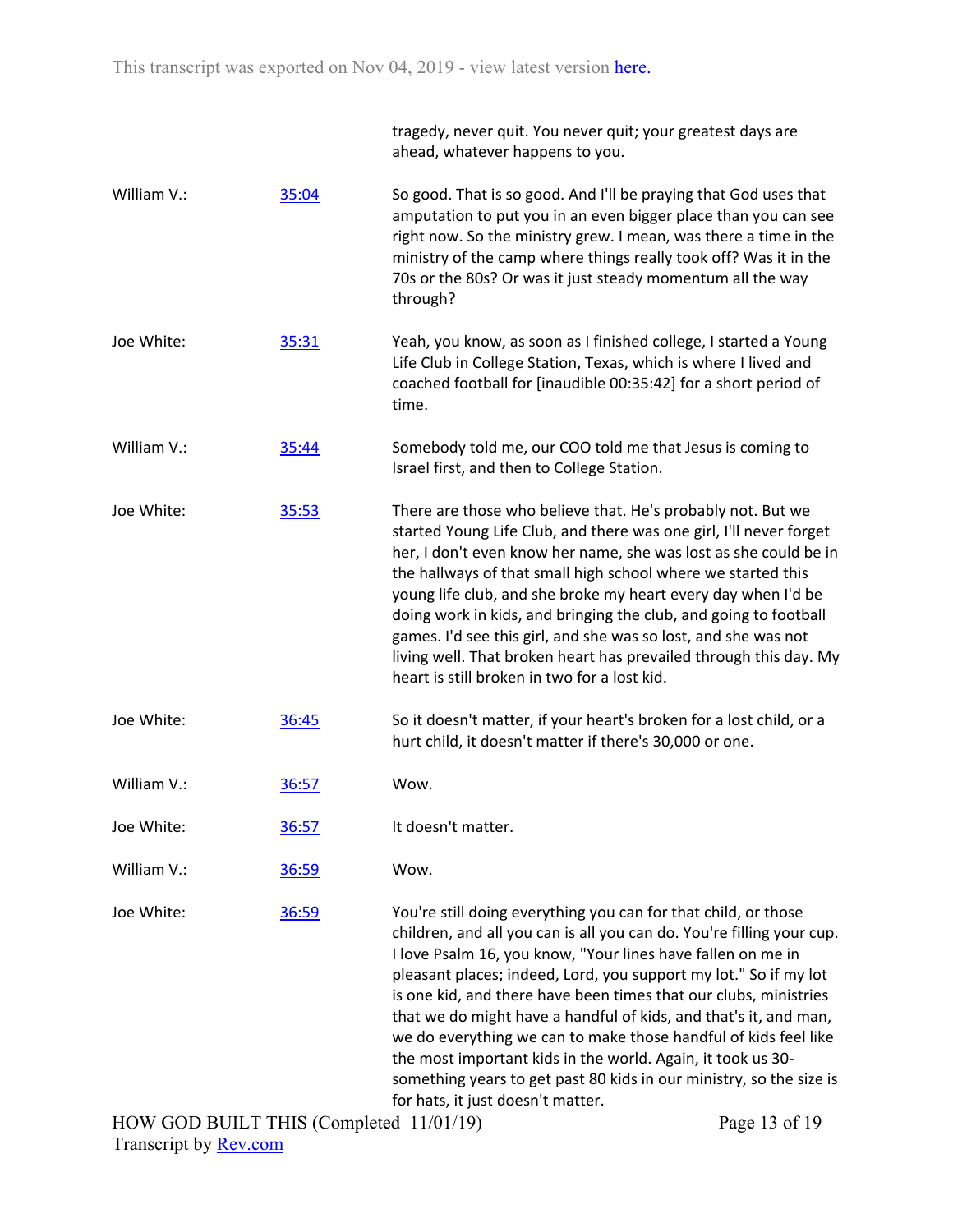| William V.: | 37:54 | Wow, wow. Well, that is gold for somebody that's sitting out<br>there worried about the numbers. It just reminds me of the<br>heart of Jesus, and the shepherd that would leave the 99 for the<br>one. That's so good. As the ministry grew, though, I do know<br>you're a visionary, God's used you to see before others see, and<br>to believe before others believed about the camp, and if you go<br>to the Kanakuk website and just look at the history, it's pretty<br>amazing. So entrepreneurs who see before others see<br>sometimes commit to crazy ideas before everybody else is<br>onboard, like, "Yeah, we can do that," and the rest of the staff<br>says, "Oh my gosh, is he crazy?" I mean, my staff does that to<br>me all the time. Does that ever happen to you? I'd love to hear a<br>story if there is one. |
|-------------|-------|-----------------------------------------------------------------------------------------------------------------------------------------------------------------------------------------------------------------------------------------------------------------------------------------------------------------------------------------------------------------------------------------------------------------------------------------------------------------------------------------------------------------------------------------------------------------------------------------------------------------------------------------------------------------------------------------------------------------------------------------------------------------------------------------------------------------------------------|
| Joe White:  | 38:50 | Well, most recently, as a matter of fact, you know, it's more<br>difficult to turn a big ship than a small boat, but every employee<br>in this organization full-time for sure, because I know them all,<br>are thrilled to have the job they have, and we're all thrilled to<br>be a part of each other's lives. So even there, turning a large<br>ship is difficult. But I decided, and it's not me, it never has been<br>me, it's always been the inspiration from the Lord, but through<br>His inspiration, I decided  and you know, when you're CEO, or<br>chairman, or whatever, there's things you've got to decide. If<br>you know they're right, Biblically correct, then you know you<br>have to stand for what you're called to do.                                                                                    |
| Joe White:  | 39:58 | I decided that we were going to disciple every kid year-round.                                                                                                                                                                                                                                                                                                                                                                                                                                                                                                                                                                                                                                                                                                                                                                    |
| William V.: | 40:02 | Oh, wow.                                                                                                                                                                                                                                                                                                                                                                                                                                                                                                                                                                                                                                                                                                                                                                                                                          |
| Joe White:  | 40:06 | It began with one young man that I was counseling who was<br>involved in porn, and he was 15 years old, and I said, "Can I get<br>on the phone with you every single night this year?" And he<br>said, "Would you?" And I said, "Absolutely." So I found five<br>other guys, and they were all in need of a mentor, a shepherd in<br>their lives. Various stories, fatherlessness, and difficulties.                                                                                                                                                                                                                                                                                                                                                                                                                              |
| Joe White:  | 40:33 | So we started a conference call once a week, and I've written<br>Bible studies for discipleship stuff, and so we started doing<br>discipleship studies. And there were multiplication studies, not<br>just that I discipled my men, but that my men would disciple me<br>one day. It was so rich, and so wonderful, and the Lord was<br>saying, clearly, every camper needs to be in this kind of a<br>setting, all year long. You can't have the camp high, and let<br>them go home and fail.                                                                                                                                                                                                                                                                                                                                    |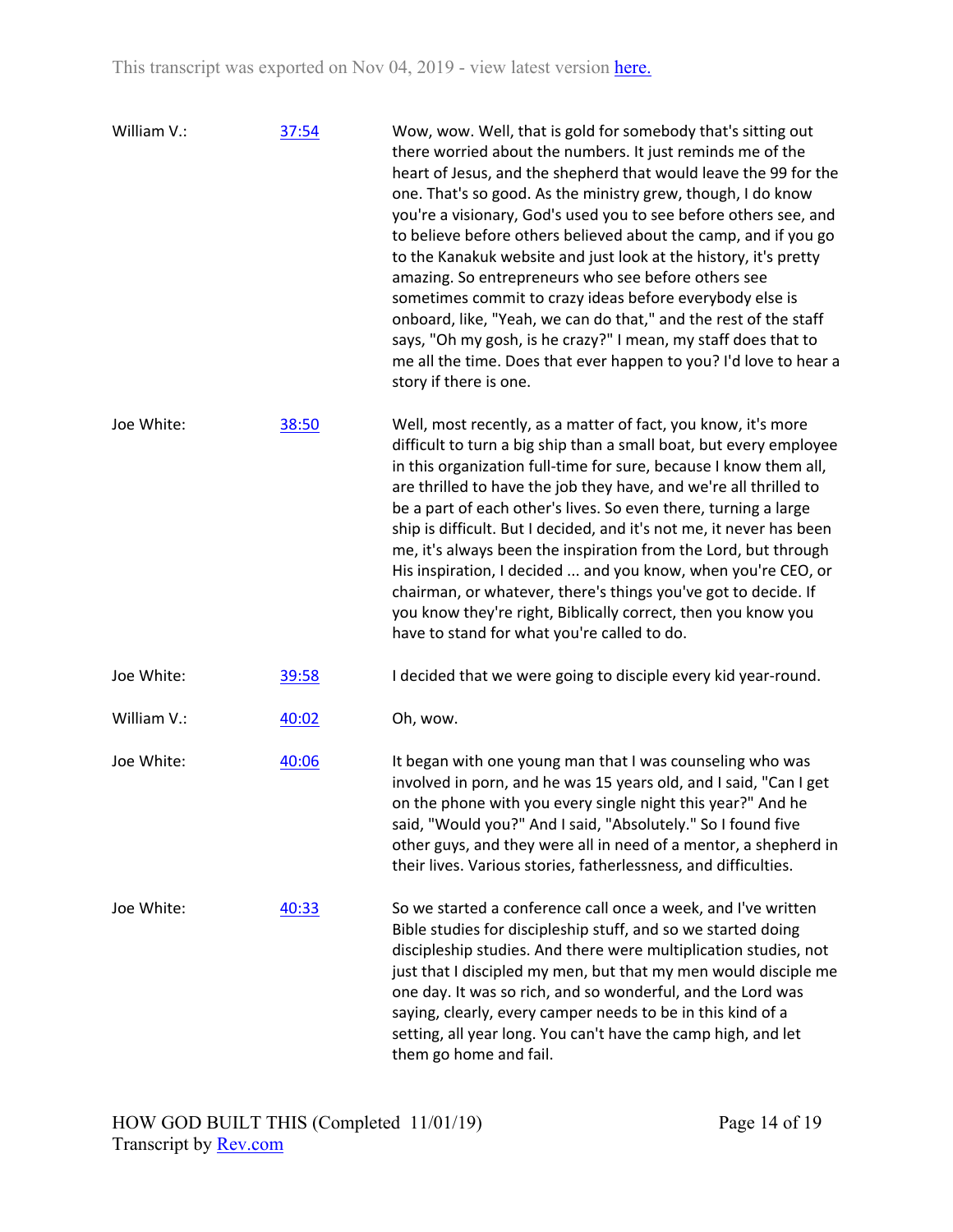| Joe White:                              | 41:05 | So right now, there are thousands, I mean thousands, there's<br>thousands of kids signed up, and probably, I'm just totally<br>guessing now, a thousand staff, 600, 800 staff on who are<br>signed up to lead these groups. Well, it's taken five very<br>challenging years, with some difficult conversations along the<br>way to get the whole company to buy in. Well, ow the<br>company's bought in, because disciple-making is the Lord's<br>heart. It's what Jesus did, it's what He died for, that men would<br>become disciples of men, and women become disciples of<br>women, that would make disciples, that'd make disciples, who'd<br>make disciples. It was His heart. And it was the Great<br>Commission, by the way. |
|-----------------------------------------|-------|--------------------------------------------------------------------------------------------------------------------------------------------------------------------------------------------------------------------------------------------------------------------------------------------------------------------------------------------------------------------------------------------------------------------------------------------------------------------------------------------------------------------------------------------------------------------------------------------------------------------------------------------------------------------------------------------------------------------------------------|
| Joe White:                              | 41:53 | So yes, William, that was a challenging [inaudible 00:41:57] to<br>do, but it was the right thing to do.                                                                                                                                                                                                                                                                                                                                                                                                                                                                                                                                                                                                                             |
| William V.:                             | 41:59 | Yeah, and that was just-                                                                                                                                                                                                                                                                                                                                                                                                                                                                                                                                                                                                                                                                                                             |
| Joe White:                              | 42:01 | So we're in full swing right now.                                                                                                                                                                                                                                                                                                                                                                                                                                                                                                                                                                                                                                                                                                    |
| William V.:                             | 42:03 | That's awesome. And that was just five years ago.                                                                                                                                                                                                                                                                                                                                                                                                                                                                                                                                                                                                                                                                                    |
| Joe White:                              | 42:06 | Yes, yes.                                                                                                                                                                                                                                                                                                                                                                                                                                                                                                                                                                                                                                                                                                                            |
| William V.:                             | 42:07 | That's amazing. And there's a-                                                                                                                                                                                                                                                                                                                                                                                                                                                                                                                                                                                                                                                                                                       |
| Joe White:                              | 42:08 | We had one group; we have hundreds of groups now.                                                                                                                                                                                                                                                                                                                                                                                                                                                                                                                                                                                                                                                                                    |
| William V.:                             | 42:13 | Wow, wow. That's awesome. An immediate takeaway for me,<br>as a guy who's still trying to figure out how to lead a company is<br>the days of crazy ideas from God don't go away. At least you<br>hope they don't. It doesn't matter if it's five years into your run,<br>you ought to still, if God's telling you to do it, just run with it. I<br>mean, is that a fair  Have you seen that over the years in the<br>way God's spoken to you?                                                                                                                                                                                                                                                                                        |
| Joe White:                              | 42:41 | Truly. And Dr. Hendricks also said, "You get one good idea out of<br>99, well that means you got to  " No, no, he said one out of<br>20. I think he said one out of 20. But whether it's 99 or 20, if<br>you're only going to get one, you've got to try a lot of stuff to<br>make something that works.                                                                                                                                                                                                                                                                                                                                                                                                                             |
| Joe White:                              | 43:02 | But William, it's not only my vision, but what I love, what I love,<br>is when men and women on our team vision, and sometimes it's<br>a 20-something, sometimes it's a 30-something, doesn't matter<br>their age, in fact God often spoke to younger folks more than<br>the older folks, actually, and so when a younger person on our                                                                                                                                                                                                                                                                                                                                                                                              |
| HOW GOD BUILT THIS (Completed 11/01/19) |       | Page 15 of 19                                                                                                                                                                                                                                                                                                                                                                                                                                                                                                                                                                                                                                                                                                                        |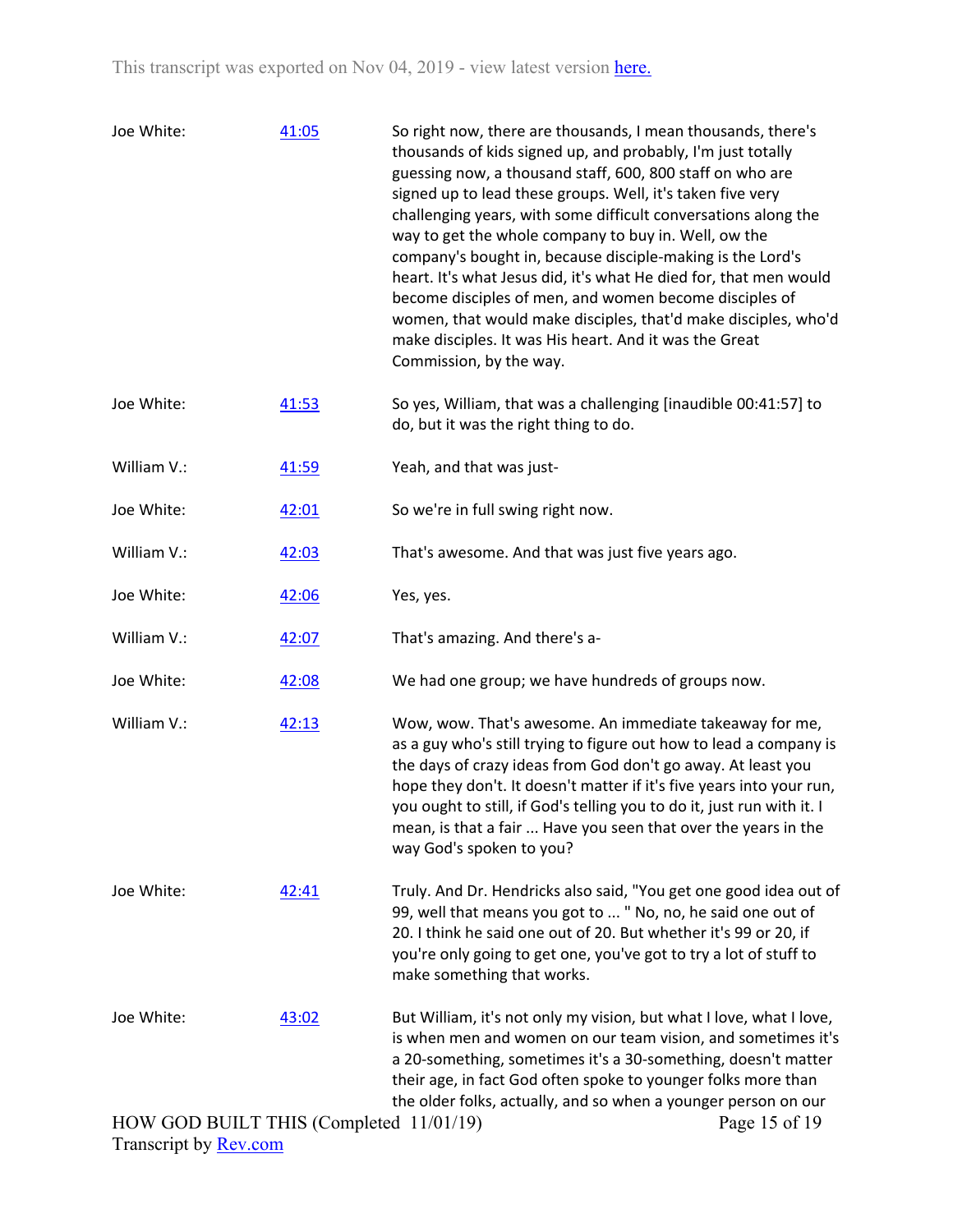|                                         |       | team comes to me with a vision, I turn the green light on<br>immediately. I'm like, "Let's figure out how to do that." So we'll<br>run together, until we run into a wall, or until the door is<br>opened. Then that person enjoys being a visionary, and<br>watching their vision come true, and I'm behind that 100,000%.                                                                                                                                                                                                                                                                                                                                                                                                                                                                                                                                   |
|-----------------------------------------|-------|---------------------------------------------------------------------------------------------------------------------------------------------------------------------------------------------------------------------------------------------------------------------------------------------------------------------------------------------------------------------------------------------------------------------------------------------------------------------------------------------------------------------------------------------------------------------------------------------------------------------------------------------------------------------------------------------------------------------------------------------------------------------------------------------------------------------------------------------------------------|
| Joe White:                              | 43:51 | I think a lot of visionaries are very self-focused that they have to<br>be the visionary, and that's really, really sad.                                                                                                                                                                                                                                                                                                                                                                                                                                                                                                                                                                                                                                                                                                                                      |
| William V.:                             | 44:00 | Wow. Well, it limits. It just limits.                                                                                                                                                                                                                                                                                                                                                                                                                                                                                                                                                                                                                                                                                                                                                                                                                         |
| Joe White:                              | 44:08 | It does, it does. And it causes divisiveness on the team.                                                                                                                                                                                                                                                                                                                                                                                                                                                                                                                                                                                                                                                                                                                                                                                                     |
| William V.:                             | 44:10 | Absolutely, absolutely. You know, Joe, if we're sitting here,<br>we're living in an age right now in America where, even outside<br>the church, there's a startup fever, a lot of people want to go<br>start a company. A lot of people that would've done student<br>ministry 15 years ago want to go plant a church. It's a cool thing<br>to watch. But you got a lot of people sitting around saying,<br>"Maybe I'll start something," or maybe they've just started<br>something, so I'd love for you to speak to one person right now,<br>and that's the person, young woman or man that God has called<br>to start a ministry, and they've gotten going, and they're not<br>sure if it's going to happen or not. Speak from your experience,<br>and what you wish you's have known when you were older.<br>What would you say to that person right now? |
| Joe White:                              | 44:55 | Well, you know, I really hate to be a broken record, but going<br>back to the heart of our savior, if you're doing well completing<br>whatever your on now, if you have one young man in your life,<br>and you're doing a thorough job discipling that young man<br>and by the way, folks, paradise is anywhere on earth that you<br>are, and you've got a Bible, and you've got some younger<br>women or younger men with you, and you're discipling them,<br>it's paradise.                                                                                                                                                                                                                                                                                                                                                                                 |
| Joe White:                              | 45:40 | My Sunday night phone call, now we're on year six with these<br>five young men, now they're in college.                                                                                                                                                                                                                                                                                                                                                                                                                                                                                                                                                                                                                                                                                                                                                       |
| William V.:                             | 45:47 | You're still doing-                                                                                                                                                                                                                                                                                                                                                                                                                                                                                                                                                                                                                                                                                                                                                                                                                                           |
| Joe White:                              | 45:48 | Paradise. Absolutely.                                                                                                                                                                                                                                                                                                                                                                                                                                                                                                                                                                                                                                                                                                                                                                                                                                         |
| William V.:                             | 45:51 | Wow.                                                                                                                                                                                                                                                                                                                                                                                                                                                                                                                                                                                                                                                                                                                                                                                                                                                          |
| Joe White:                              | 45:52 | Absolutely. Yeah, we've taken on a couple others. To get in our<br>group, you have to have a little bit of a history behind you of                                                                                                                                                                                                                                                                                                                                                                                                                                                                                                                                                                                                                                                                                                                            |
| HOW GOD BUILT THIS (Completed 11/01/19) |       | Page 16 of 19                                                                                                                                                                                                                                                                                                                                                                                                                                                                                                                                                                                                                                                                                                                                                                                                                                                 |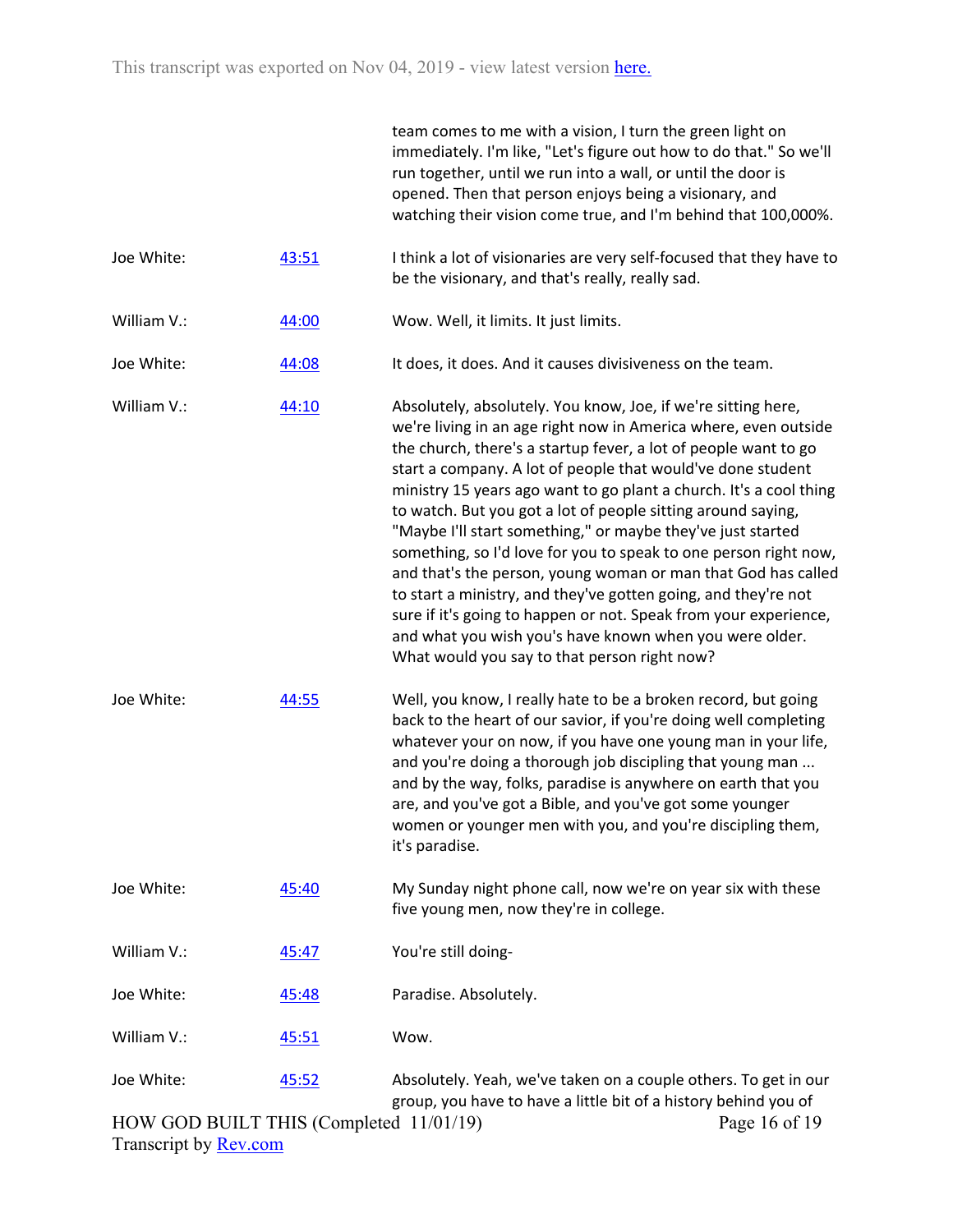|             |       | had challenges in their life, and now they're just the biggest<br>followers of Christ, givers in your life.                                                                                                                                                                                                                                                                                                                                                                                                                                                                                                                                                                                                                                                               |
|-------------|-------|---------------------------------------------------------------------------------------------------------------------------------------------------------------------------------------------------------------------------------------------------------------------------------------------------------------------------------------------------------------------------------------------------------------------------------------------------------------------------------------------------------------------------------------------------------------------------------------------------------------------------------------------------------------------------------------------------------------------------------------------------------------------------|
| Joe White:  | 46:13 | But if you're doing well what you're doing now, it's like looking<br>at an archery target, which is what a visionary has got to do.<br>And that center circle is yellow, it's worth nine points. If an<br>arrow hits it, it's worth nine points. Well, that's Judea, and<br>that's Jerusalem of Acts 1:8, and you've got to do that nine<br>point well. If it's one child or if it's six. Then if you do it well and<br>the Lord opens up the red space that's worth seven points,<br>which is a little bit larger, then complete that well. Don't dream<br>about the blue, it's worth five points, until the red is going<br>exceedingly well. And if the red's going well, then dream the<br>blue, and then the black, and then the white, and then the off-<br>target. |
| Joe White:  | 47:13 | But the visionary who goes out there and does crazy things in<br>those outer circles, and who's really not taking care of the home<br>base, then he's probably destined to fail.                                                                                                                                                                                                                                                                                                                                                                                                                                                                                                                                                                                          |
| William V.: | 47:23 | Wow. That's worth the whole podcast right there. Amazing<br>advice. Tell us, Joe, you've been so kind with your time. I'd love<br>to hear just a second or two, you're not stopping. God's still<br>speaking, God's still giving you ideas. It appears to me like<br>you're not very good at sitting still. So what's God leading you<br>to? What's the future for Kanakuk? And if you would, tell us a<br>little, how do you figure out what happens for 50 years at<br>Kanakuk? Tell us about the future that you see.                                                                                                                                                                                                                                                  |
| Joe White:  | 47:58 | Well, you know, the Lord never did it that way with me. It was<br>always the next step. He probably thought I couldn't handle a<br>bigger vision, and probably thought it would've scared me to<br>death, which it would have, literally. So it was always the next<br>step, taking care of kids, taking care of kids, taking care of kids,<br>finding the lost, discipling the saints. But yeah, fortunately, and<br>I'm so blessed, even though one leg is a lot shorter than the<br>other one, if I tried to walk, I'd fall over, I still love this team,<br>and the team still loves me, and we're still dreaming dreams<br>together, and really bringing exciting fun dreams together.                                                                               |
| Joe White:  | 48:48 | We started camp in Lebanon a couple years ago, and are<br>working with a camping outreach in Cairo, and working in the<br>Caribbean with some folks. And man, just the world is large, and<br>lost kids are everywhere. Billy Graham said, "I read nothing in<br>scripture about retirement." And I completely agree. And I'm<br>not trying to continue to own it and run it, I want these younger                                                                                                                                                                                                                                                                                                                                                                        |

difficulties. I won't go into details, but our group of guys have all

HOW GOD BUILT THIS (Completed 11/01/19)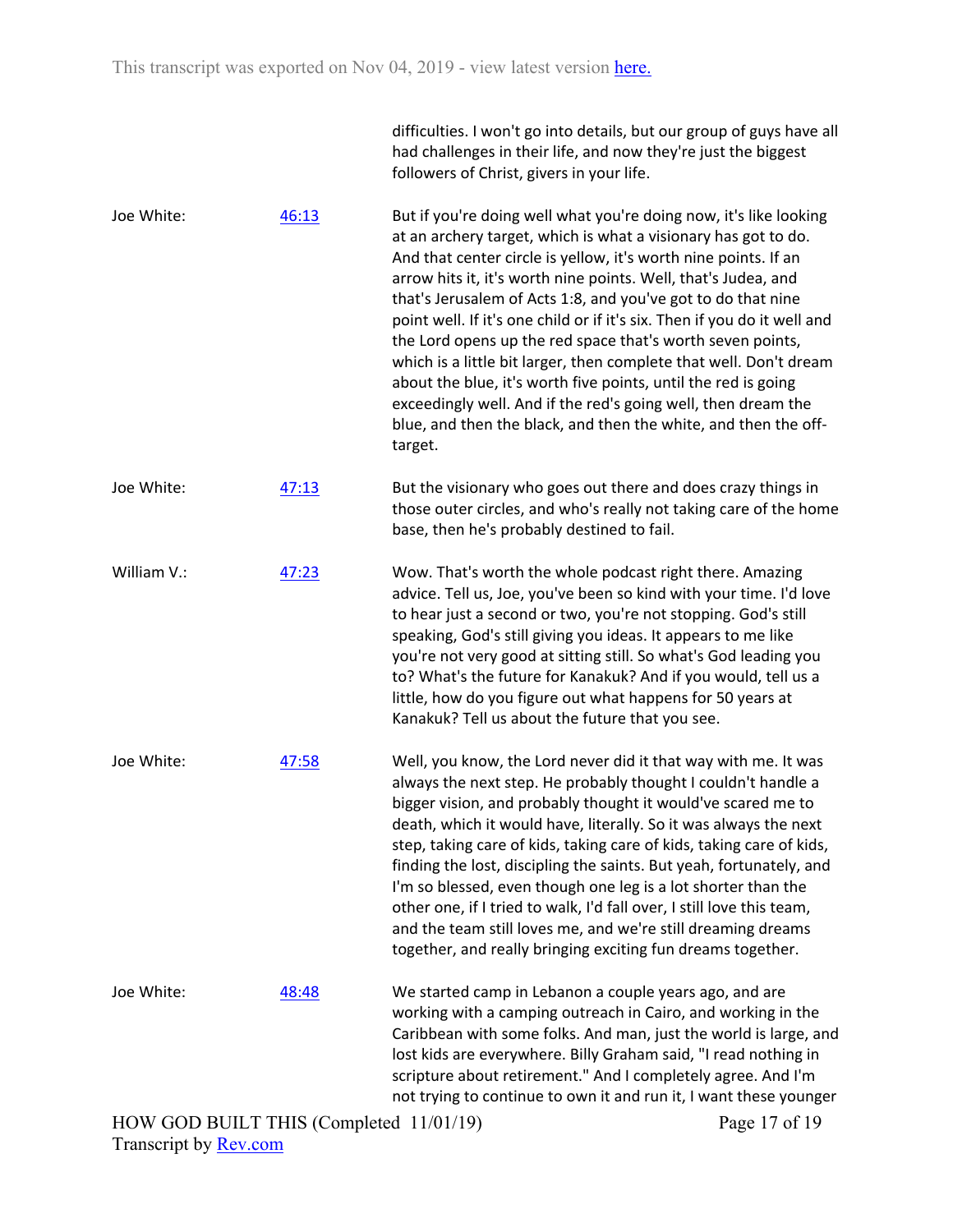|             |       | men and women to just excel, and to lead, and to grow, and to<br>climb their own mountains, and to help them climb the<br>mountains. That's what I want.                                                                                                                                                                                                                                                                                                                                                                                    |
|-------------|-------|---------------------------------------------------------------------------------------------------------------------------------------------------------------------------------------------------------------------------------------------------------------------------------------------------------------------------------------------------------------------------------------------------------------------------------------------------------------------------------------------------------------------------------------------|
| Joe White:  | 49:44 | But whether they're taking the lead rope, or I'm assisting them,<br>it doesn't matter. The lost are everywhere, we've got to reach<br>them.                                                                                                                                                                                                                                                                                                                                                                                                 |
| William V.: | 49:56 | Wow. Wow, so good. I so appreciate you taking time for us, Joe.<br>We'll be praying for you, and for Kanakuk, and that one more<br>kid gets reached this year. Thank you so much for taking the<br>time.                                                                                                                                                                                                                                                                                                                                    |
| Joe White:  | 50:12 | Yeah, thank you. One more kid, that's our goal.                                                                                                                                                                                                                                                                                                                                                                                                                                                                                             |
| William V.: | 50:15 | Well, thank you for tuning in, and if you would like to get the<br>show notes, or if you'd like to hear more about Kanakuk, if<br>you've got a kid, you need to know about Kanakuk, if you know<br>a lost kid, you need to scholarship them to Kanakuk, and so<br>we're going to send you notes. If you go to vandercast.com and<br>give us your email address, we will make sure that you get not<br>only the notes from today, but also a sneak preview of some of<br>the people that are coming up on the show in the months to<br>come. |
| William V.: | 50:39 | So Joe, God bless you, thank you so much for making time.                                                                                                                                                                                                                                                                                                                                                                                                                                                                                   |
| Joe White:  | 50:44 | Yeah, truly. And with that plug, I just want you to know that<br>over 1000 of our kids come on scholarships, and all 7000 of<br>these inner city kids come on scholarship, so we don't turn<br>people away because of finances.                                                                                                                                                                                                                                                                                                             |
| William V.: | 50:59 | Wow, so good. Thanks so much, and thank you to everybody for<br>listening.                                                                                                                                                                                                                                                                                                                                                                                                                                                                  |
| Holly Tate: | 51:06 | Thanks for listening to today's episode. The Vanderbloemen<br>Leadership Podcast is produced by our friends at Twelve: Thirty<br>Media. From ready to use worship media content, to custom<br>media built from scratch for your church, to training for your<br>staff and volunteers, Twelve: Thirty Media can help you<br>transform the worship experiences at your church. Check them<br>out today at twelvethirty.media. That's twelvethirty.media.                                                                                      |
| Holly Tate: | 51:34 | At Vanderbloemen, we help churches, schools, non-profits, and<br>values-based businesses build their best teams by finding their<br>key staff. If you're looking to hire your next team member, or                                                                                                                                                                                                                                                                                                                                          |